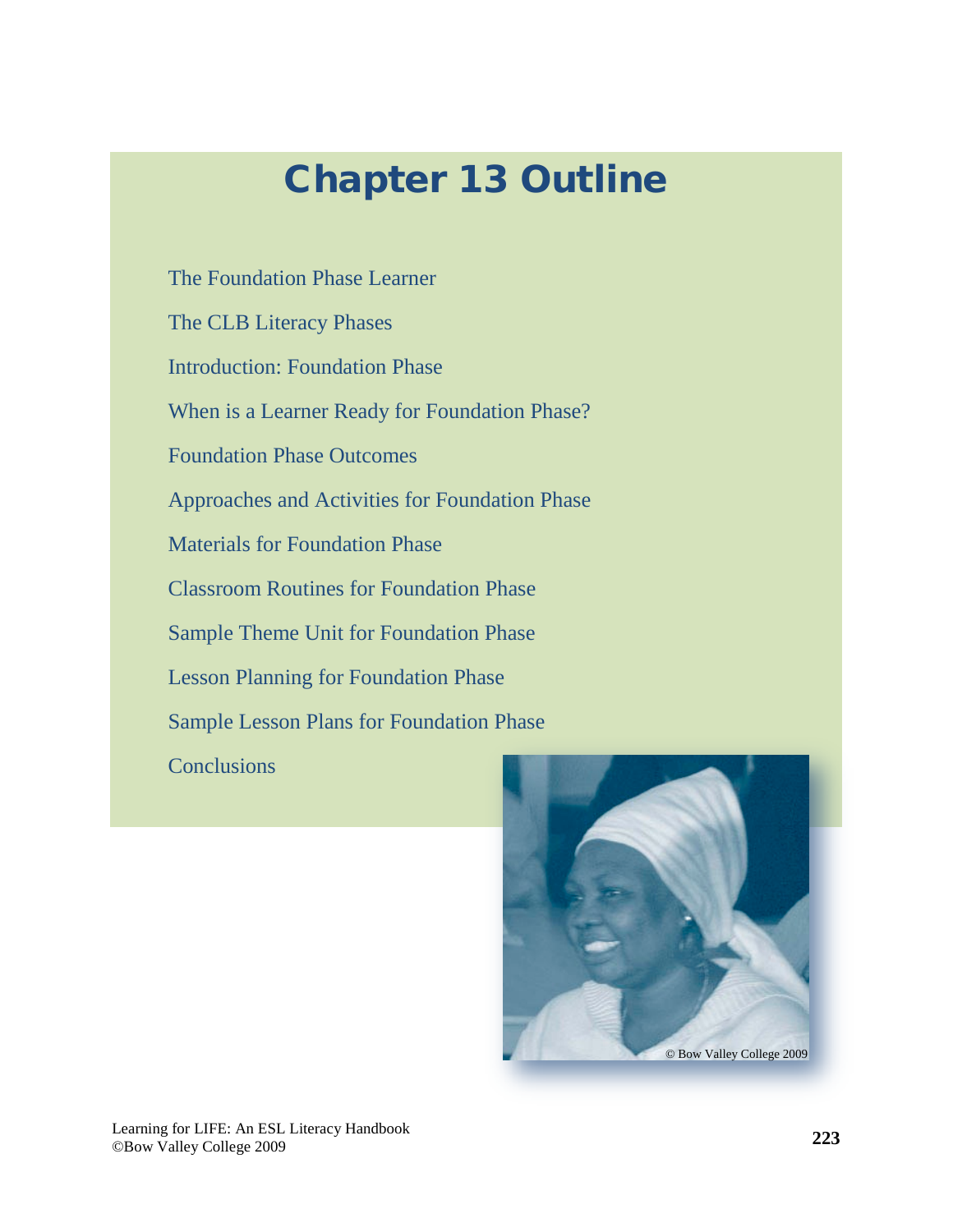# Chapter 13

## Foundation Phase

## **Objectives**

- **To recognize Foundation Phase learners and their skills and needs**
- **To identify the outcomes and expectations for Foundation Phase**
- **To share effective practices in the Foundation Phase classroom**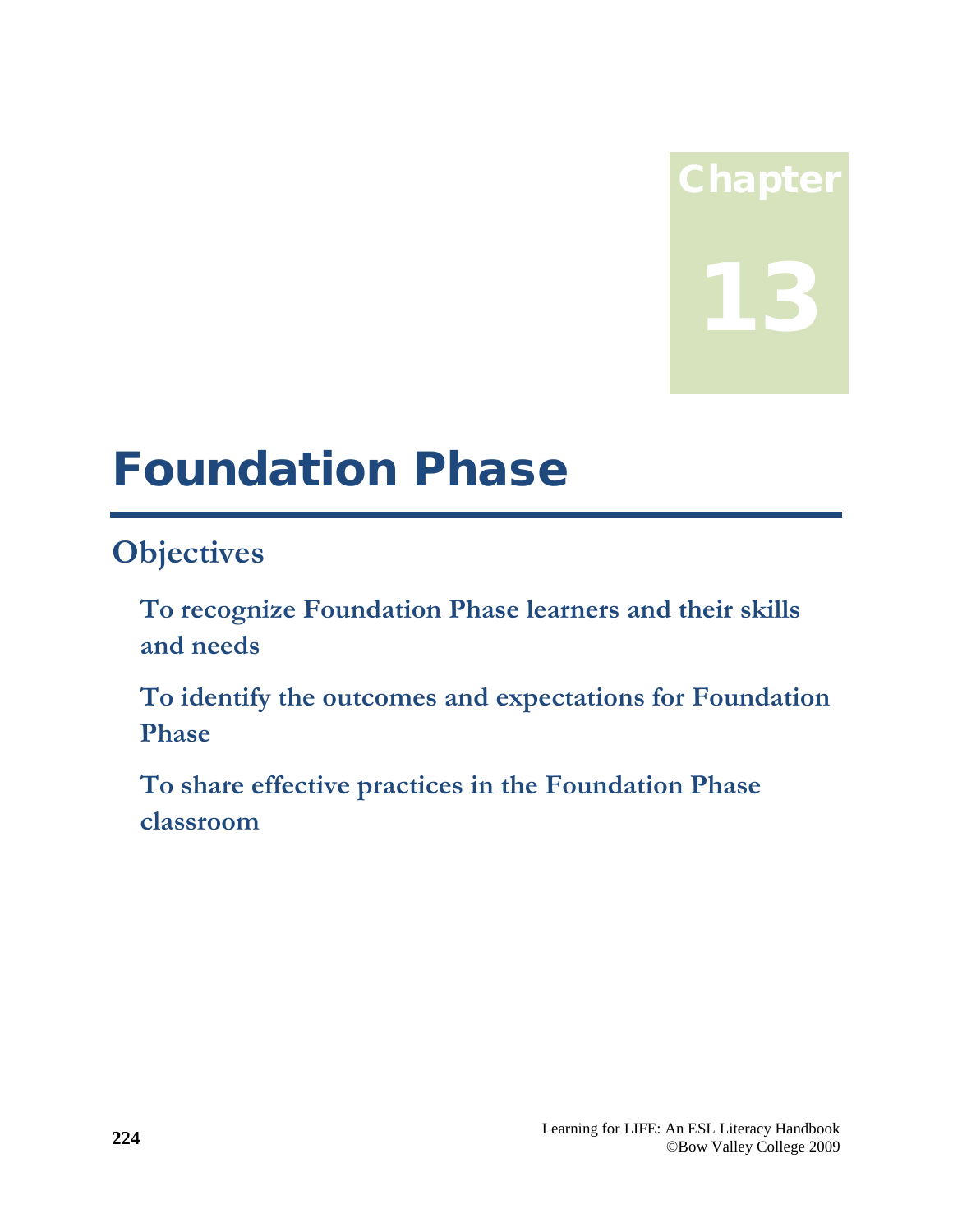<span id="page-2-0"></span>

| <b>Learner Profile: Foundation Phase</b>                                                                                                                                                                         |  |                                                                                                           |                                              |                                                   |                                                               |  |
|------------------------------------------------------------------------------------------------------------------------------------------------------------------------------------------------------------------|--|-----------------------------------------------------------------------------------------------------------|----------------------------------------------|---------------------------------------------------|---------------------------------------------------------------|--|
| An at-a-glance profile of adult ESL literacy learners at Foundation Phase<br>All skills are measured according to the Canadian Language Benchmarks and the Canadian Language<br><b>Benchmark Literacy Phases</b> |  |                                                                                                           |                                              |                                                   |                                                               |  |
| <b>Years of Formal</b><br>Education                                                                                                                                                                              |  | <b>Reading and Writing</b><br><b>Skills</b>                                                               | Range of Listening and<br>Speaking           |                                                   | Range of Numeracy                                             |  |
| $0 - 2$                                                                                                                                                                                                          |  | <b>Foundation Phase</b>                                                                                   | <b>CLB 1-3</b>                               |                                                   | Phase I                                                       |  |
| <b>Typical Age Range</b>                                                                                                                                                                                         |  |                                                                                                           |                                              | Gender                                            |                                                               |  |
| adults of all ages, but predominantly either between<br>18-25 or over 55                                                                                                                                         |  |                                                                                                           |                                              | usually mostly women                              |                                                               |  |
| Common Challenges in the<br>Classroom                                                                                                                                                                            |  |                                                                                                           | Common Strengths in the<br>Classroom         |                                                   | <b>Common Barriers to Learning</b>                            |  |
| no classroom experience                                                                                                                                                                                          |  | taking risks                                                                                              |                                              | poverty                                           |                                                               |  |
| frequent exhaustion                                                                                                                                                                                              |  | collaborative learning                                                                                    |                                              |                                                   | lack of adequate housing                                      |  |
| few formal learning strategies                                                                                                                                                                                   |  | oral repetition                                                                                           |                                              | lack of childcare                                 |                                                               |  |
| low oral skills                                                                                                                                                                                                  |  | prior practical knowledge                                                                                 |                                              | lack of transportation                            |                                                               |  |
| building fine motor skills                                                                                                                                                                                       |  | survival skills                                                                                           |                                              | lack of ability to access help                    |                                                               |  |
| realizing that print has meaning                                                                                                                                                                                 |  |                                                                                                           |                                              |                                                   | issues likely to be in crisis before<br>learner receives help |  |
| <b>Typical Social and Political Background</b>                                                                                                                                                                   |  |                                                                                                           |                                              |                                                   | Indicators a Learner is at Foundation Phase                   |  |
| learner can come from any country in the world                                                                                                                                                                   |  |                                                                                                           |                                              | learner has a lack of familiarity with classrooms |                                                               |  |
| usually rural villages                                                                                                                                                                                           |  |                                                                                                           |                                              | learner cannot identify his or her own nametag    |                                                               |  |
| usually highly oral societies                                                                                                                                                                                    |  | learner has difficulty with left-right and top-down                                                       |                                              |                                                   |                                                               |  |
| learner may have spent time in refugee camps or in                                                                                                                                                               |  |                                                                                                           | directionality                               |                                                   |                                                               |  |
| additional countries before immigrating                                                                                                                                                                          |  |                                                                                                           | learner holds a book upside down or sideways |                                                   |                                                               |  |
| learner may have experienced war, famine,<br>displacement, poverty, or social or political unrest                                                                                                                |  | learner is unable to track (follow the text) with his<br>or her eyes                                      |                                              |                                                   |                                                               |  |
| <b>Typical Educational Background</b>                                                                                                                                                                            |  | learner may talk when the instructor is talking, not<br>recognizing that what the instructor is saying is |                                              |                                                   |                                                               |  |
| 0-2 years of formal education                                                                                                                                                                                    |  | relevant, or even that it is language at all                                                              |                                              |                                                   |                                                               |  |
| formal education has been interrupted or cut short                                                                                                                                                               |  |                                                                                                           |                                              |                                                   |                                                               |  |
| previous formal education may have been in a<br>second language                                                                                                                                                  |  |                                                                                                           |                                              |                                                   |                                                               |  |
| previous educational setting may have lacked<br>resources, facilities, or educated teachers                                                                                                                      |  |                                                                                                           |                                              |                                                   |                                                               |  |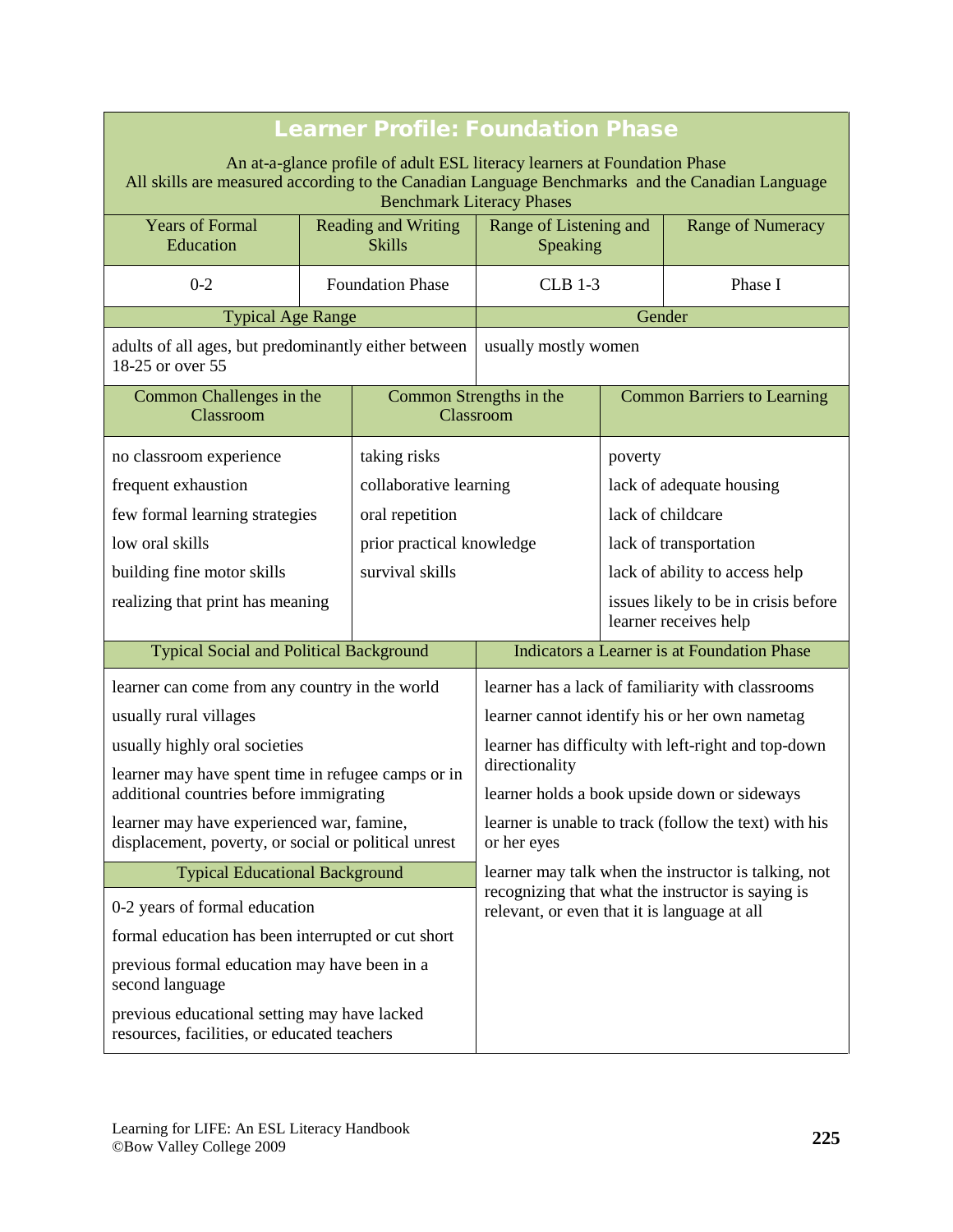#### <span id="page-3-0"></span>The CLB Literacy Phases

The Centre for Canadian Language Benchmarks (CCLB) has published two documents that provide a set of outcomes for ESL and ESL literacy learners in Canada. The first document, *Canadian Language Benchmarks 2000: English as a Second Language for Adults*, divides language learning into twelve different levels, called Benchmarks, in four different skill areas: reading, writing, listening, and speaking. This document is NOT intended for use with Learners with Interrupted Formal Education; it assumes a previous formal education, even at the lowest benchmarks. The second CCLB document, *Canadian Language Benchmarks 2000: ESL for Literacy Learners* (the CLB Literacy Document)*,* focuses on ESL literacy and LIFE. It sets outcomes for four different levels, called Phases, in three different skill areas: reading, writing, and numeracy. ESL literacy programs who use this document measure their learners' levels by using the Phases for reading, writing, and literacy, and by using the Benchmarks for listening and speaking. Each Phase can further be broken down into Initial, Developing, and Adequate stages, and it is important to note that the difference among the stages is considerable.

At Bow Valley College, we use the CLB Literacy Document and the literacy Phases in our ESL literacy programs. There are two clear advantages to this document: there has been a considerable amount of material produced by the CCLB to support the Benchmarks and the Phases, and this is a national standard, so learners can more easily "transport" their education from one institution to another or from one province to another. We strongly recommend that any Canadian ESL literacy program look into using the CLB Literacy Document in their program. If you are not familiar with the CLB literacy Phases, Section Three of the handbook can still be useful to you; it provides a thorough introduction to ESL literacy at each of the four Phases, which are equally applicable to learners of different levels no matter what the levels are called (Foundation Phase, Phase I, Phase II, Phase III; Beginner, Intermediate, Upper Intermediate, Advanced; ESL literacy 1,2,3,4, etc.).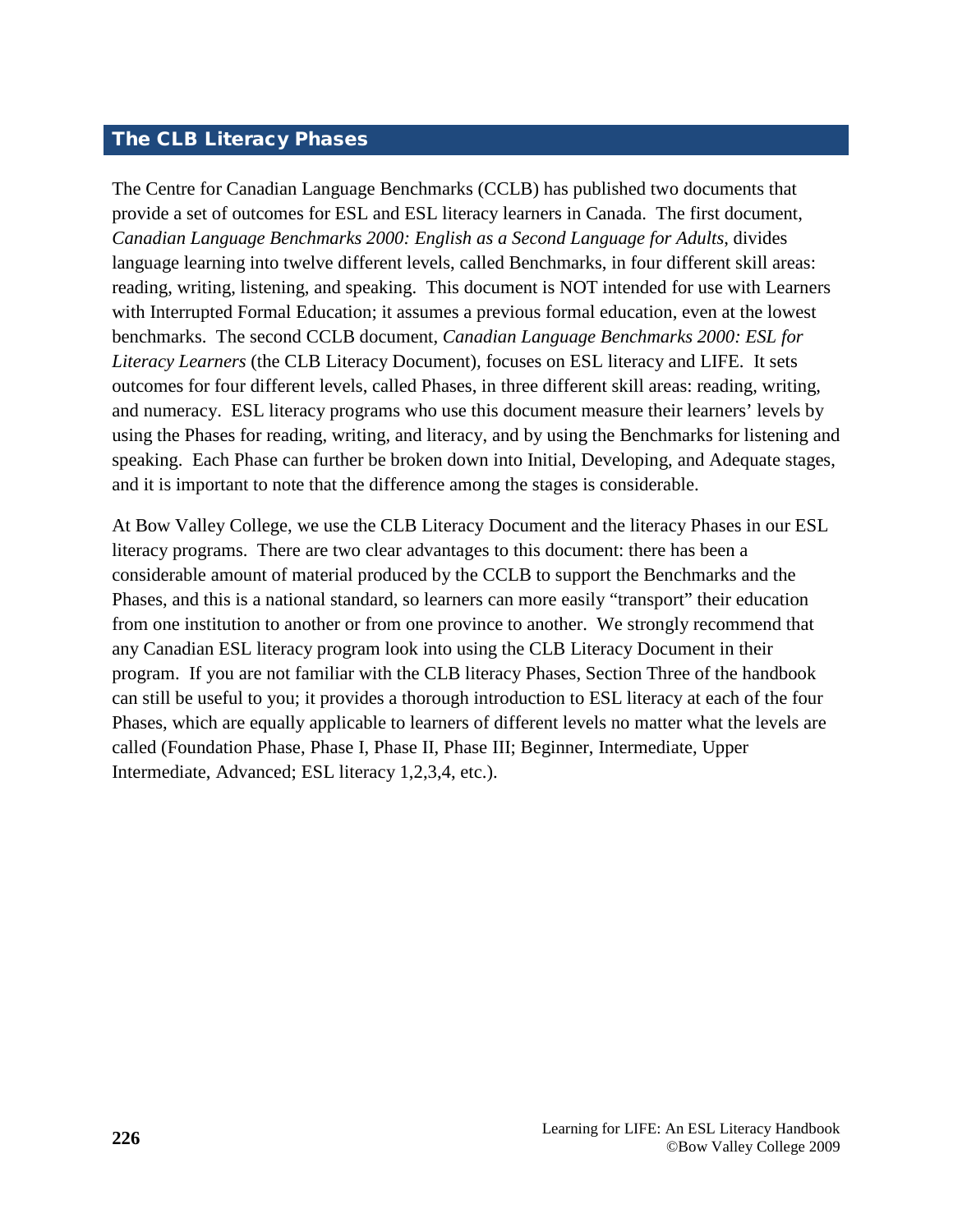#### <span id="page-4-0"></span>Introduction: Foundation Phase

The Foundation Phase is the first stage on the road to becoming literate. It is also referred to as the foundational or pre-literate stage, as learners have no or almost no familiarity with printed materials. Very few adults are actually at the Foundation Phase. The ones who are at this level may be from oral cultures where the language has no written form, or may be from literate societies but have never needed to read or write before coming to a new country. Although learners from this group often have no spoken English, some may have quite developed speaking and listening skills – as high as CLB 3 in some cases.

Foundation Phase learners typically come from small rural communities and, coming from a strong oral culture, often have well-developed informal learning strategies. Depending on where they are from, they may already have two or more other languages, which makes it easier to acquire English.

When they arrive in their new countries, these non-literate adults are suddenly thrust into a completely foreign situation. They are in school for the first time, struggling to use a pencil while simultaneously learning to speak a new language. Meanwhile, learners often need to deal with everyday challenges of life with often limited ability to access support. Absences and withdrawal from class are frequent.

In the Foundation Phase, learners need to improve their oral English, gain foundational literacy skills in both reading and writing, and learn appropriate classroom behaviour. Attaining a rudimentary knowledge of oral English is essential because without it, learning to read and write is reduced to simply copying. Early reading materials often rely on learners reading their own words, so speaking is critical. Prereading skills involve

#### **Collaborative Poster-Making**

In this activity, suitable for a Foundation Phase class, learners create a group poster. One easy theme is colour. After learning the different colours, each group picks one colour they want to represent on their poster. Learners flip through magazines to find anything in this colour and then cut it out. When enough pictures are found that are of the particular colour, the learners work together to glue them on the poster board. The result is a colour collage. When they are finished gluing, one student writes the name of the colour onto the poster. The learners copy their names onto the bottom of the poster. These posters can be hung on the walls and used for reference throughout the term. Even learners who have limited experience using scissors and glue sticks can successfully create beautiful collages in this fashion. Through poster making, the students get practice not only with the colour vocabulary but also with using scissors and writing their names. They also get the pride of displaying their work on the classroom walls.

visual discrimination, directionality, sequencing, and learning the names of the letters. Pre-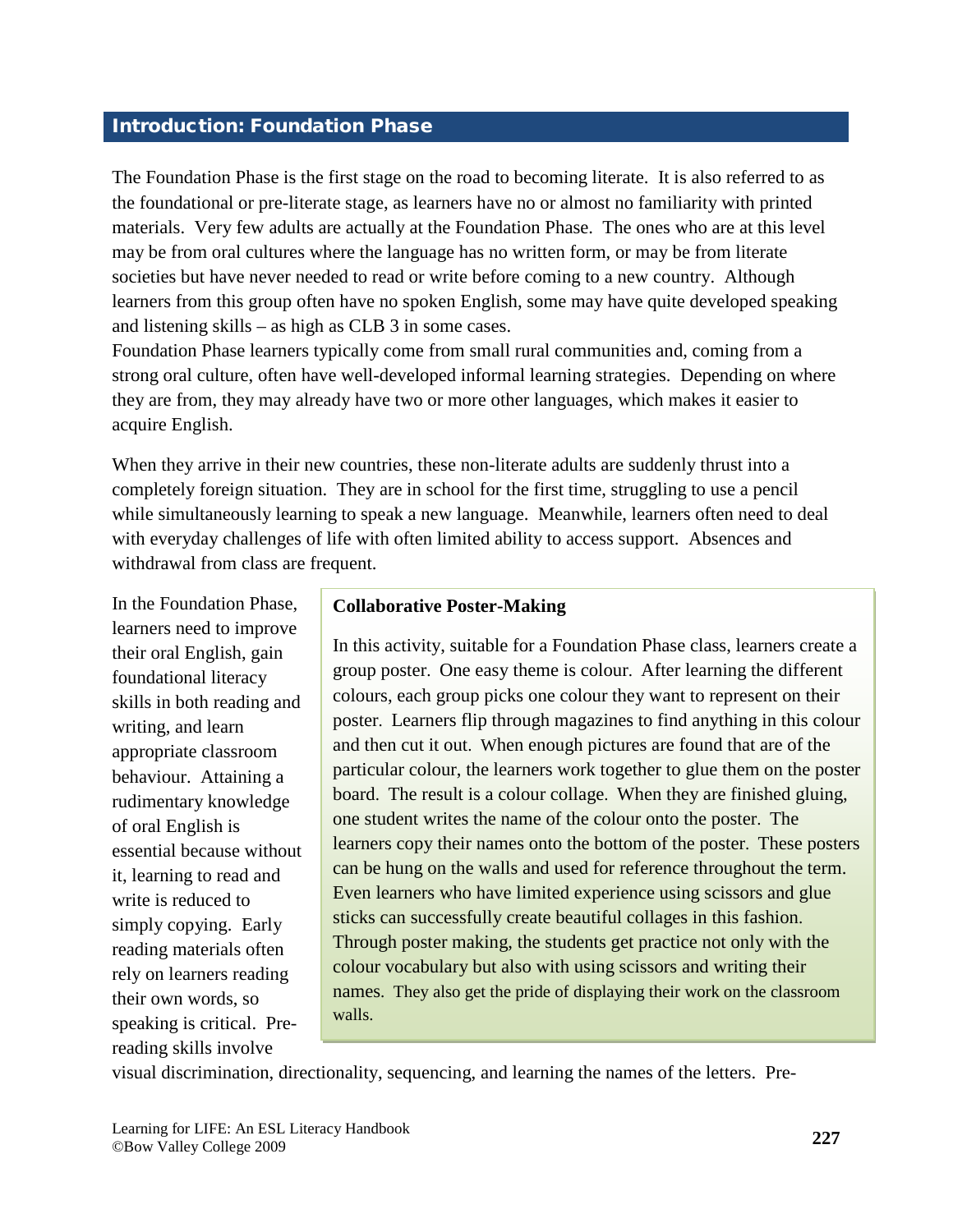writing skills involve the proper method of holding the pen and copying letters. For more information on foundational literacy, including pre-reading and pre-writing skills, please see Chapter Eight.

The time spent acquiring these skills and concepts depends a great deal on how much English the individual has and on where this individual is starting from. For this reason, the Foundation Phase may vary in duration from one learner to the next. It is not unusual for learners to take more than one session before they are ready to move on to Phase I.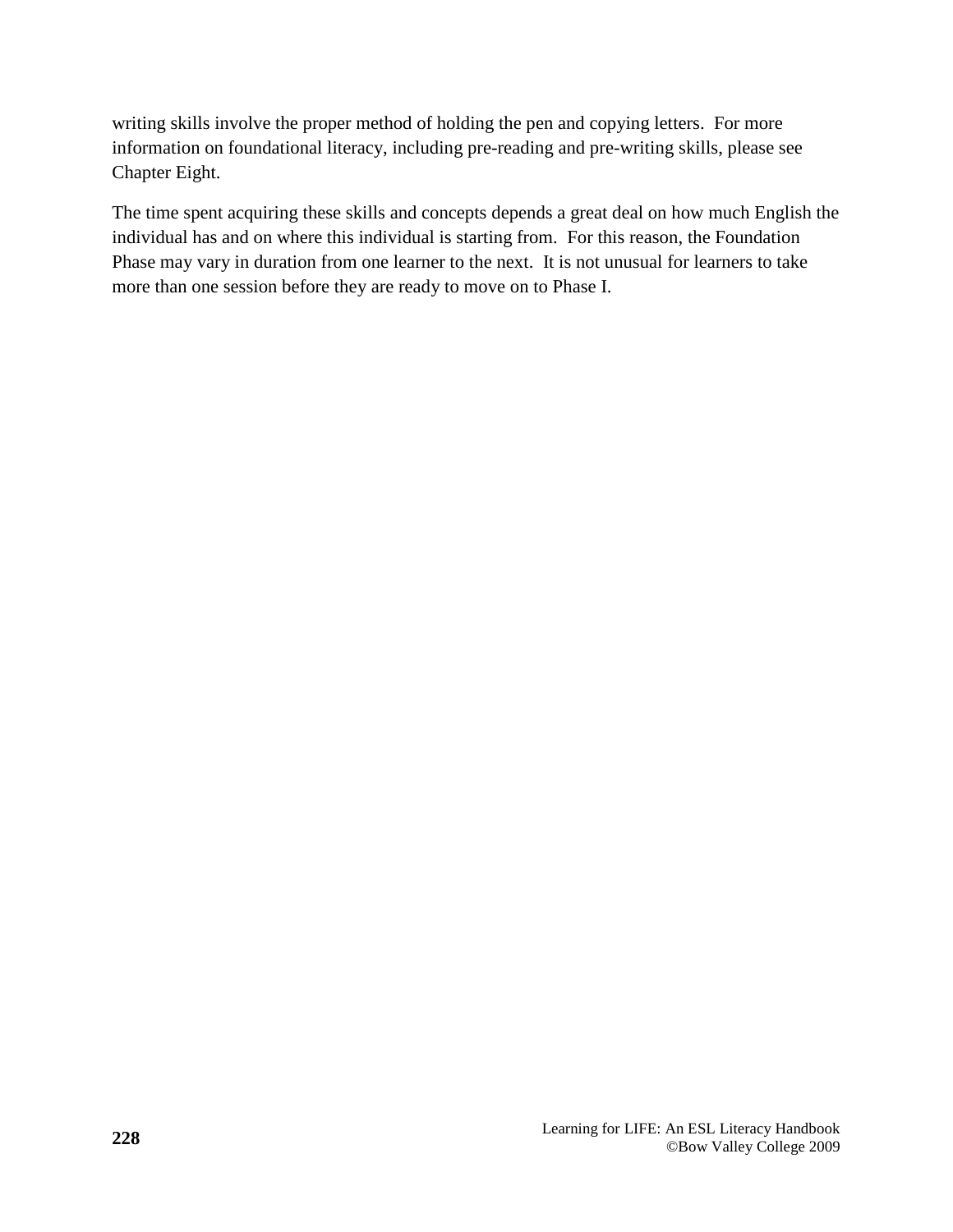## Nyakat's Story

#### *A Foundation Phase learner*

*Nyakat is 25 years old and is from Sudan. She is single, has three small children, and lives with her uncle. As a child in Sudan, she attended school for almost a year until her father died and she was forced to quit. She moved to Egypt as a teenager where she worked in a coffee shop before coming to Canada four months ago.*

*When she begins class, Nyakat has no English. She cannot answer questions about her name or where she is from. She has no reading or writing skills and is unable to pick out her own name card or copy her name onto paper. Initially, the only activity she is able to do with any level of success is using a magnetic board where, given a model, she can organize the first six letters of the alphabet. Much of her time is spent dozing, because being surrounded by a foreign language and sitting in a chair for extended periods of time tire her out.*

*After the first two weeks, Nyakat masters the mechanics of forming letters. It becomes apparent that she enjoys drawing and colouring. One day, during the daily picture bingo games, she and her partner get a bingo and the lights go on for her. She finally understands the meaning of the game and, from that point on, begs to play bingo all the time. She is a quick learner and rapidly catches on to the different activities. Board games, clapping games, and computer games suddenly intrigue her.* She plays the same ones over and over, internalizing the patterns. She still *sleeps in class occasionally, but more and more she is participating in classroom activities.* 

*After a few weeks of silence, Nyakat begins to first understand and then to produce some spoken English. She readily follows along in TPR (Total Physical Response) and plays picture bingo on the computer. Her love of singing gently nudges her out of her silence. By the end of the session, she understands many personal information questions and happily attempts to communicate all sorts of ideas in one and two word sentences.*

*In numeracy, Nyakat is able to count single digit numbers and can use manipulatives to count to ten. However, she has little understanding of money and, on shopping field trips, tries to buy things she cannot afford.* 

*Nyakat is doing extremely well in the Foundation Phase class. She is determined to learn, loves playing games, and is beginning to realize that the spoken word can be represented by print. However, she is best served by having one more session at the Foundation Phase level in order to cement both her oral skills and her prereading and writing skills, before moving on to a Phase I class.*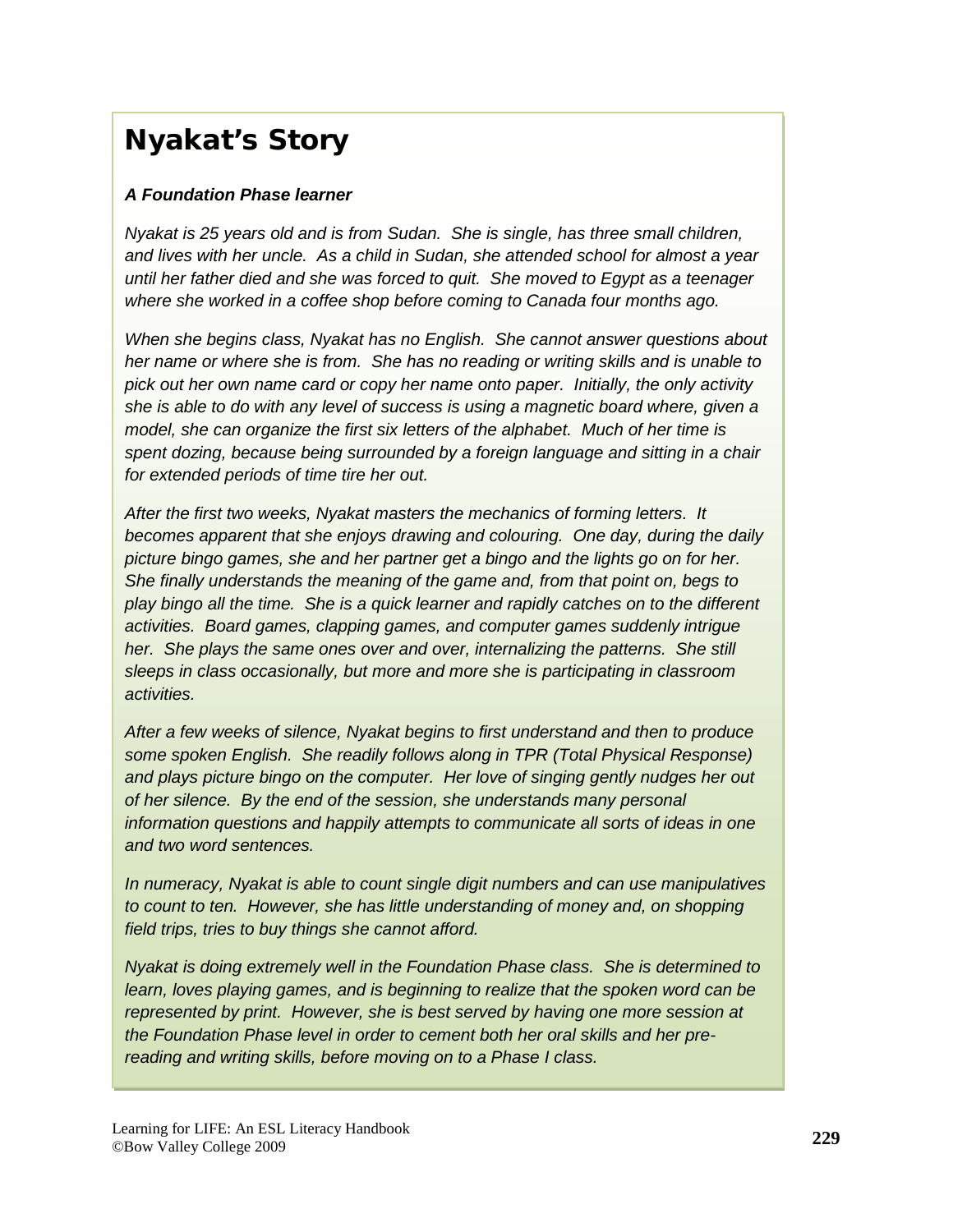#### <span id="page-7-0"></span>When is a Learner Ready for Foundation Phase?

It is a little misleading to think of when a learner is ready for Foundation Phase because there are no pre-requisites for Foundation Phase. A more pertinent question is when a learner is ready for Phase I, Phase II, or Phase III, in order to distinguish the levels. Any learner who is not yet ready for Phase I belongs in the Foundation Phase.

Foundation Phase learners are small in number and come from a variety of backgrounds and countries. What they have in common is their lack of formal education. They have had no or

almost no education and have at most attended school only sporadically for one or two years. They are unfamiliar with classroom learning and are often unaware of the importance placed on the written word in their new country. Although they may have well-developed informal learning strategies to help them acquire spoken English, they have few strategies for learning the written word. They are likely to have little comprehension that words represent real objects and speech.

At this level, some learners will know nothing about the alphabet or have any pre-reading or pre-writing skills; others will have some basic familiarity with the alphabet and may know how to spell their names without a model. At Foundation Phase, learners can read little other than their name or a few simple words by rote. None can write a dictation, except maybe their name; all of this is a puzzle for

*Atem, a forty-eight year old Dinka speaker from a village, had never been to school before coming to Canada. He is not yet aware that writing is related to speaking, even when the instructor uses learner-produced stories. He remains silent while the other learners "read" the story chorally, for he does not realize that the story and the chanting are connected. He is afraid to speak, for he does not want to lose face by making a mistake, so he is silent.*

them to piece together. This level has no prerequisites, so the instructor begins where the learners are, starting with the assumption that the learners have no literacy knowledge whatsoever.

#### Foundation Phase Outcomes

Outcomes describe what learners will be able to do when they complete a unit, level, or program. The CLB Literacy Document provides a list of outcomes for each Phase, as well as conditions for these outcomes. When working with these outcomes, or basing classroom outcomes on the CLB Literacy Document, it is essential to recognize the conditions as well. The conditions explain in what circumstances a learner will be able to complete an outcome and are just as critical as the outcomes themselves. Conditions may state, for example, how much support is allowed and required from the instructor, how long a reading text should be, or how relevant and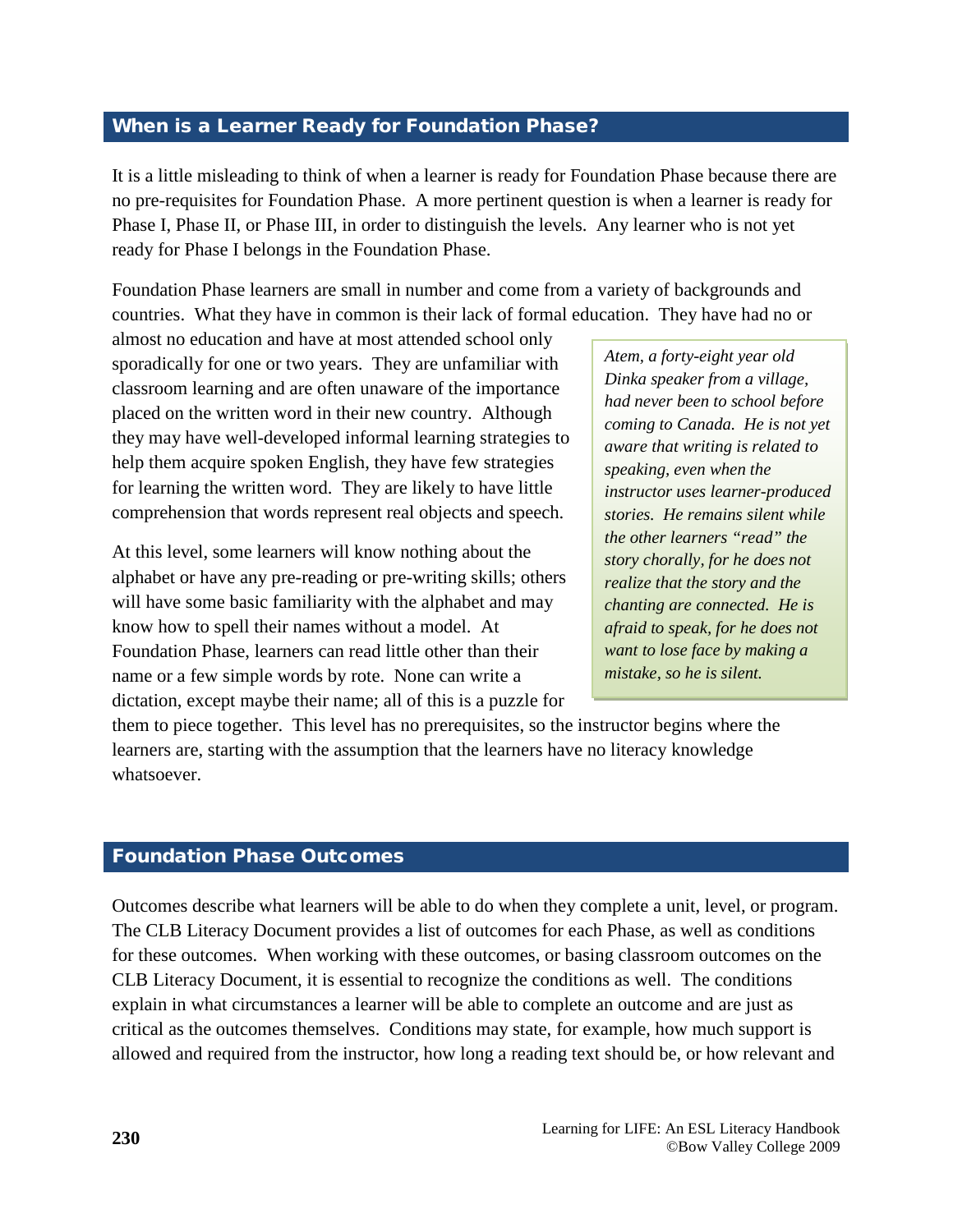familiar a topic should be for writing. At all literacy Phases, conditions ask for considerable instructor support and familiar circumstances for all reading and writing tasks. Foundation Phase learners are working on a number of skills as they begin to develop literacy and spoken English and as they get used to the expectations and conventions of the classroom. They are learning pre-reading, pre-writing; classroom behaviour, and life skills for studying and living in their new country; and they are continuing to develop their listening and speaking. Level outcomes should be based on these challenges and the needs of the learners in the class. The focus should be on what is immediately useful and practical to the learners, such as recognizing their names in print or copying their telephone numbers.

The learning requirements for Foundation Phase are a very heavy load, and learning may be a slow process. During the Foundation Phase learners acquire an enormous amount of skills and become a little less passive in their learning. They become adept at forming letters, copying words, and manipulating picture cards. In addition, they come to the realization that the printed word represents the spoken word. They are beginning to follow along in books using left-right, top-down directionality. They become familiar with classroom routines, looking at books, and going on field trips. They are able to find their ID cards, and they are beginning to learn where to copy their information on simple instructor-made forms. They start to be aware of the print around them and use the surrounding

*Atem, who has been in a Foundation Phase class for about two weeks, has little previous experience with writing. In a short time, he learns his first sight word, his name, which he diligently writes on every handout. However, he still requires assistance in reciting his address and phone number even after several weeks of regular practice.*

environment to help them with their learning by looking at posters and pictures around the room.

*Atem's basic knowledge of numbers is exhibited through his love of playing dice and of counting markers on board games. When playing games, Atem comes alive in the classroom, interacting and even correcting other learners, and it is during these games that he speaks his first English words.*

In the CLB Literacy Document, there is no numeracy strand in the Foundation Phase; numeracy begins at Phase I, although instructors may choose to introduce some basic numeracy concepts into their Foundation Phase classes. In this case, instructors can focus on the names of numbers and counting up to twenty, providing both the concept of numbers and counting as well as the language to do this in English. Instructors may find that playing games taps into the numeracy skills of the learners.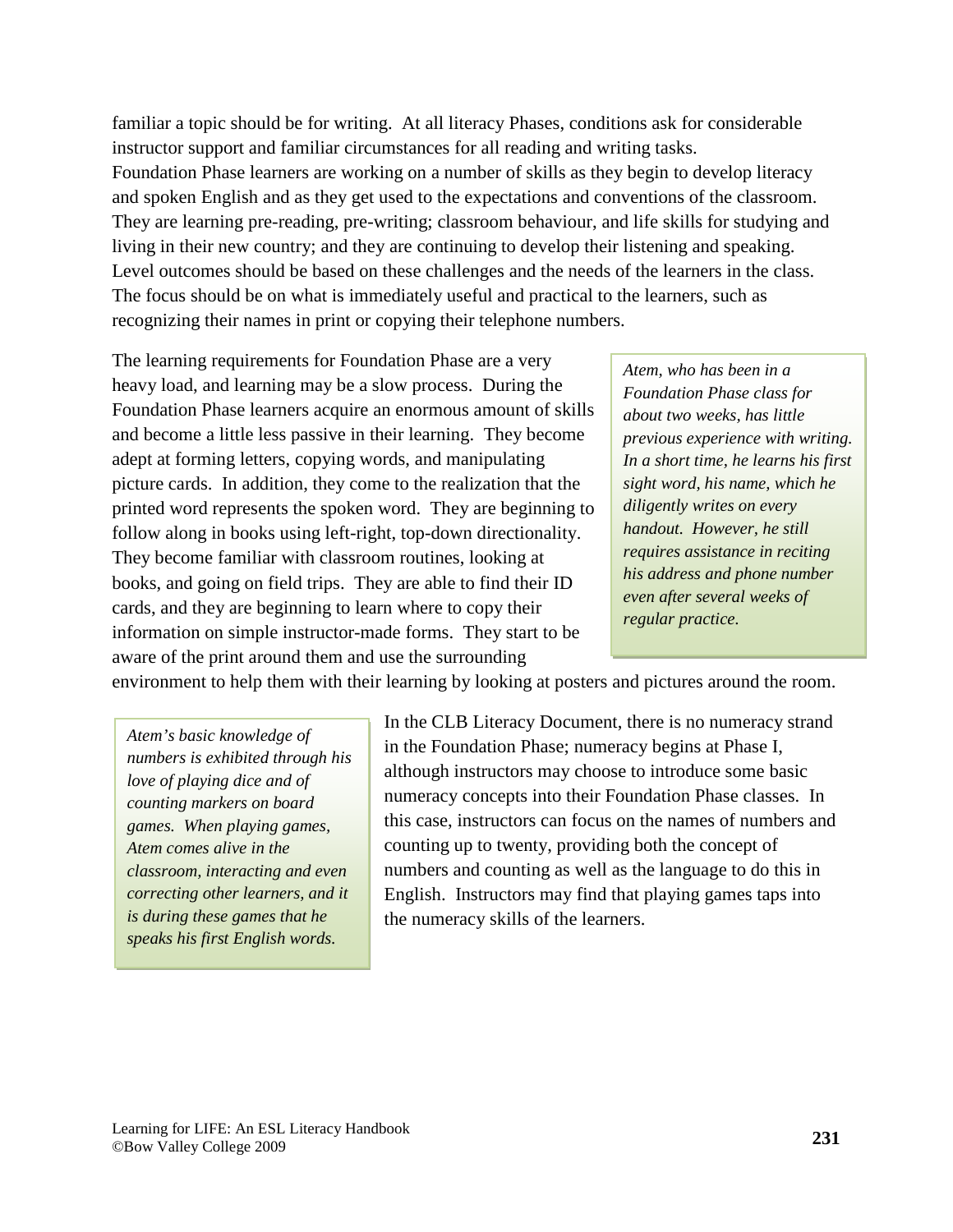The Foundation Phase for reading is divided into two distinct stages, Initial and Developing, each with their own set of outcomes. In the Initial stage, pre-reading skills work toward the development of the learner's visual discrimination and introduce the concepts that speech can be represented in words and pictures and that we use directionality when we read. In addition, the concepts of same and different are introduced to promote the visual discrimination necessary to form letters. Letters are introduced through personally relevant material such as the spelling of the learner's name. In the Foundation Developing Phase of reading, learners work on recognizing their own names and addresses in the written form.

*Not all learners in a Foundation Phase class are at Foundation Phase in numeracy. Harjot is another learner in Atem's Foundation Phase class. Harjot is from India and has lived in Canada for fifteen years; until recently, he worked in a factory, but a job site injury has landed him in the classroom. Harjot's numeracy skills are much higher than most of the other learners. He is fully familiar with Canadian money, knows how to use six digit numbers, and can even calculate what his wage would be if he were paid double time and a half for overtime.*

Writing in the Foundation Phase is a single level; it is

not subdivided into Initial and Developing stages. At this Phase, learners are not able to phonetically encode, but they are learning the mechanics of copying. Writing conventions such as where to write on the page, how to form letters, and the importance of using spaces are introduced. Learners may need to begin with air drawing of pseudo-letters, progress to tracing,

and, finally, to copying actual letters. The further the model is from where they are to copy, the more difficult the task. As learners progress, the model is slowly moved further away so that eventually learners can copy from the whiteboard or a flipchart.

The CLB Literacy Document sets outcomes in three areas: reading, writing (including reading and writing strategies), and numeracy. Depending on the program, instructors may choose to set outcomes in other areas as well, including learning strategies, vocabulary, and life skills. In the following chart, there are

*Tiziana is a Farsi speaker with no English or education before arriving in the classroom. When she first arrives in her Foundation Phase class, she chooses the wrong name card, unable to recognize even her own name. She is not aware that print represents spoken words. She does not consistently hold handouts right side up. Within a few weeks, however, she becomes aware of the concept of directionality and takes great pride in organizing letters on a magnetic board, copying a model. Soon, Tiziana is able to copy letters and say their names. Through translation, the instructor learns that Tiziana has embroidered a great deal and the instructor believes the attention to detail necessary in embroidery has been transferred over into letter discrimination.*

examples of outcomes in each of these areas. There are hundreds of possible outcomes to set in a program; this chart provides samples to give an idea of what outcomes look like at this level. For more information on setting outcomes, please see Chapter Three.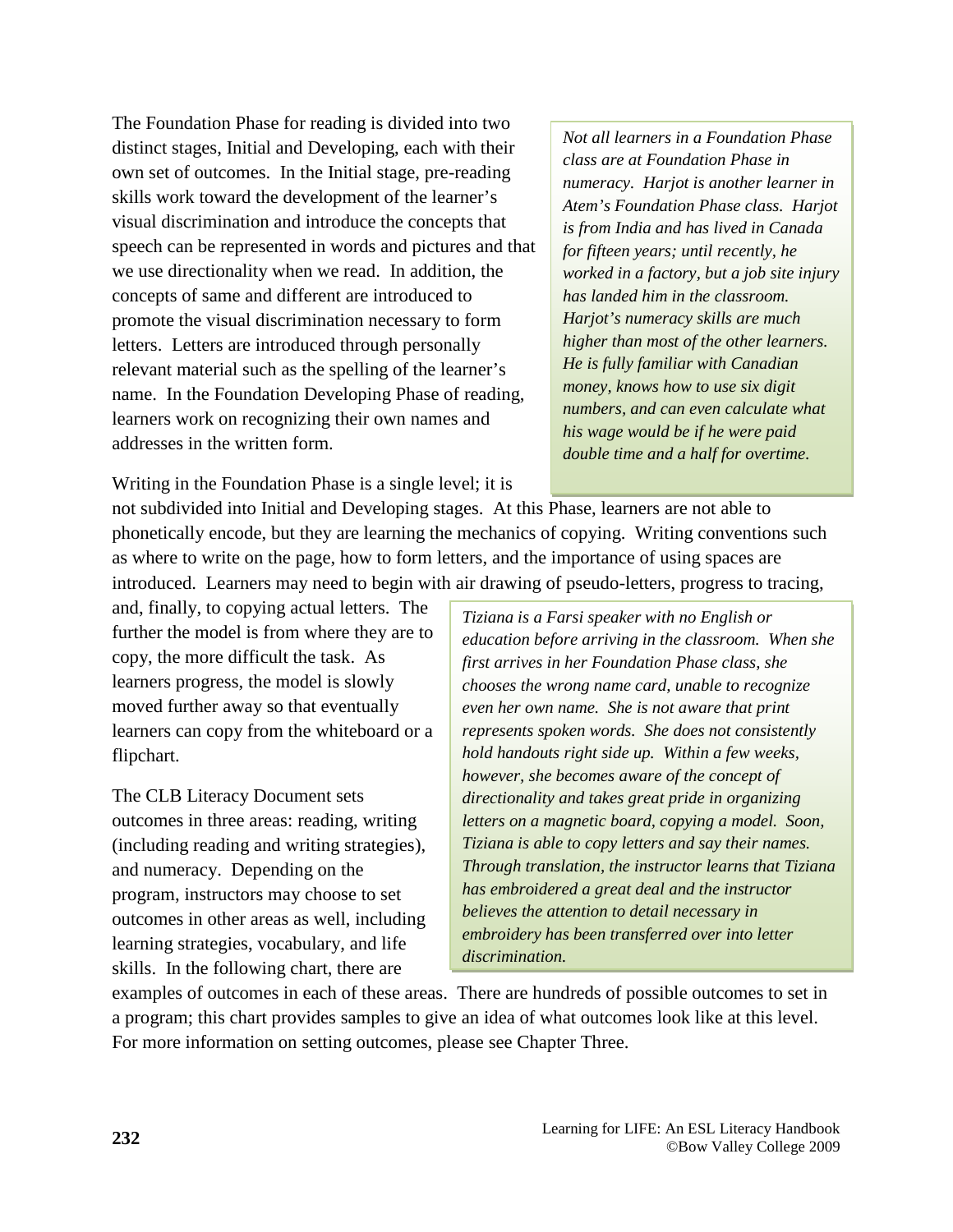| <b>Sample Outcomes for Foundation Phase</b>                                                                                                                                                                                                                                                                                                                                                                                                                               |                                                                                                                                                                                                                                                                                                                                                                                                                                                                        |                                                                                                                                                                                                                                |                                                                                                                                                                                                                                                                                                                                                                                                                   |  |
|---------------------------------------------------------------------------------------------------------------------------------------------------------------------------------------------------------------------------------------------------------------------------------------------------------------------------------------------------------------------------------------------------------------------------------------------------------------------------|------------------------------------------------------------------------------------------------------------------------------------------------------------------------------------------------------------------------------------------------------------------------------------------------------------------------------------------------------------------------------------------------------------------------------------------------------------------------|--------------------------------------------------------------------------------------------------------------------------------------------------------------------------------------------------------------------------------|-------------------------------------------------------------------------------------------------------------------------------------------------------------------------------------------------------------------------------------------------------------------------------------------------------------------------------------------------------------------------------------------------------------------|--|
| <b>Reading</b>                                                                                                                                                                                                                                                                                                                                                                                                                                                            | <b>Writing</b>                                                                                                                                                                                                                                                                                                                                                                                                                                                         | <b>Vocabulary</b>                                                                                                                                                                                                              | <b>Numeracy</b>                                                                                                                                                                                                                                                                                                                                                                                                   |  |
| • point to pictures to<br>match realia<br>• match letters to<br>identical letters<br>(same font, same<br>case)<br>• point to items that<br>are same/different<br>• echo the names of<br>letters and numbers<br>• point to own name<br>in a list of six other<br>personal information<br>words<br>• match upper and<br>lower case familiar<br>words (NAME to<br>name)<br>• spell own name<br>aloud<br>• identify various real<br>life signs such as<br><b>EXIT or STOP</b> | • air draw lines,<br>circles, and letters<br>following instructor<br>model<br>• use finger to trace<br>large letters<br>• copy letters directly<br>below/beside model<br>on unlined paper<br>• copy letters directly<br>below/beside model<br>on lined paper<br>• copy name from a<br>model<br>• copy address and<br>phone number from<br>a model<br>• fill in missing letters<br>from their personal<br>information using a<br>model<br>• print a letter<br>dictation | • echo new words<br>• clap out syllables in<br>new words<br>• say word to self<br>while copying it<br>• point to a new word<br>on a picture or<br>poster                                                                       | According to the CLB<br>Literacy Document,<br>there is no numeracy<br>component for the<br>Foundation Phase;<br>however, some<br>instructors may find<br>that an introduction to<br>numbers is useful at<br>this point.<br>• choral count to 20<br>show fingers for<br>numbers 1-10<br>recognize numbers<br>up to 20<br>fill in missing<br>numbers 1-10 in a<br>sequence<br>organize numbers<br>1-10 sequentially |  |
| <b>Reading Strategy</b>                                                                                                                                                                                                                                                                                                                                                                                                                                                   | <b>Writing Strategy</b>                                                                                                                                                                                                                                                                                                                                                                                                                                                | <b>Learning Strategy</b>                                                                                                                                                                                                       | <b>Life Skills</b>                                                                                                                                                                                                                                                                                                                                                                                                |  |
| • memorize two or<br>three sentences<br>use a strip of paper<br>or their finger to<br>help with eye<br>tracking                                                                                                                                                                                                                                                                                                                                                           | • copy from another<br>classmate<br>• copy from a model                                                                                                                                                                                                                                                                                                                                                                                                                | • indicate with body<br>language or a single<br>word when they<br>need help<br>• bring the necessary<br>learning tools and<br>supplies to every<br>class<br>• ask other learners to<br>explain a task in<br>their own language | • carry a piece of<br>paper with personal<br>information on it<br>• find identification<br>when asked<br>• give family a note<br>from the instructor                                                                                                                                                                                                                                                              |  |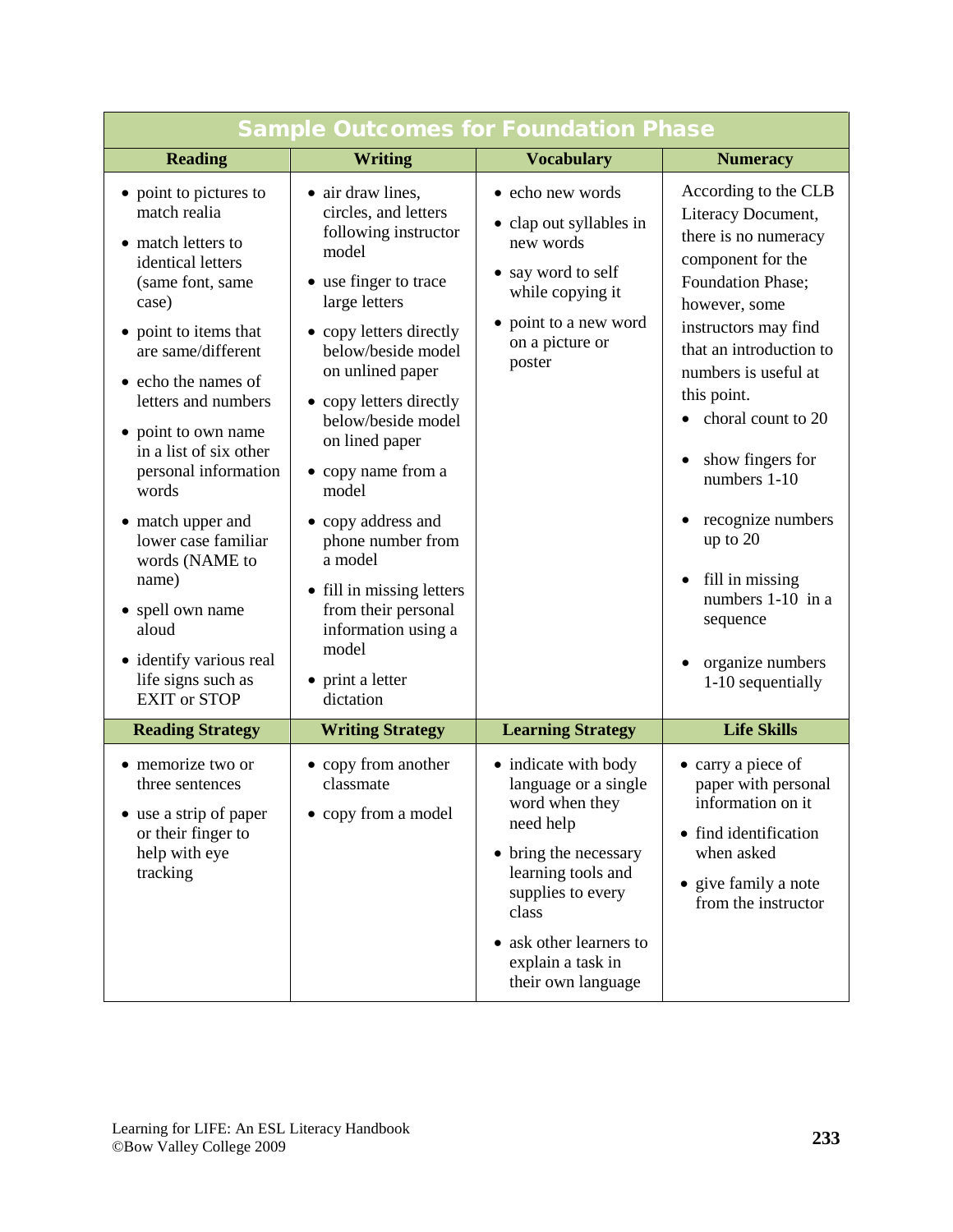#### <span id="page-11-0"></span>Approaches and Activities for Foundation Phase

Foundation Phase learners come from a very different world where information is relayed orally and where learning is done through hands-on methods. With their often highly developed oral cultural background, they are typically good oral language learners, although they may arrive in the classroom speaking little to no English. No matter what level of English they have when they begin class, they desperately need to become more proficient in order to function in their new country. Yet they must learn this new language without the literacy skills needed to take notes, review their school work at home, or learn new vocabulary from reading. The instructor's challenge in this class is to keep things easy enough not to overwhelm the learners, varied enough to stimulate their brains, and, most importantly, relevant to their lives, all the while recycling everything so that the learners have many opportunities to learn. It is a challenge for the learners and the instructor alike.

There are a number of approaches and activities that are effective in the Foundation Phase classroom:

**Review:** The instructor must provide many opportunities for classroom review in the form of repetition and recycling of material into new activities.

**Oral Practice:** Because the learners are oral learners, it is most effective if the vocabulary is well-established orally before it is taught in reading and writing; otherwise, the activity becomes an exercise in copying alone. Build in plenty of repetition and recycling of oral vocabulary.

**Chanting:** To build on the learners' strengths, it is important to use teaching methods that, instead of relying on the written word, rely on oral methods like repeating and chanting.

**Clapping and Singing Games:** Simple songs such as "Are you sleeping, Brother John?" and "Head, Shoulders, Knees, and Toes" teach vocabulary and provide an opportunity to improve fluency. Clapping is a good way to teach multi-syllable words, with each syllable getting a clap. Also, clapping games can reinforce the new vocabulary. A game can be played where everyone stands in a circle, everyone claps three times, and then one person says a word from the theme. Everyone claps three more times, and the next person says a different word, and on it continues until either the theme vocabulary is exhausted or everyone has had a chance to say a word.

**Whiteboard Work:** A whiteboard can be used for many different things and has the advantage of being erasable so mistakes are readily corrected, leaving no trace. The instructor can write words or sentences on the board, the class can read them chorally, and then individual learners can be asked to circle or underline particular words. Another way to do this is for the instructor to write sentences and read them aloud with the learners a number of times. The instructor then erases a word or two and has the learners chorally read the sentences and supply the missing words. Even simpler is for the instructor to write a few sentences, and then pass out flashcards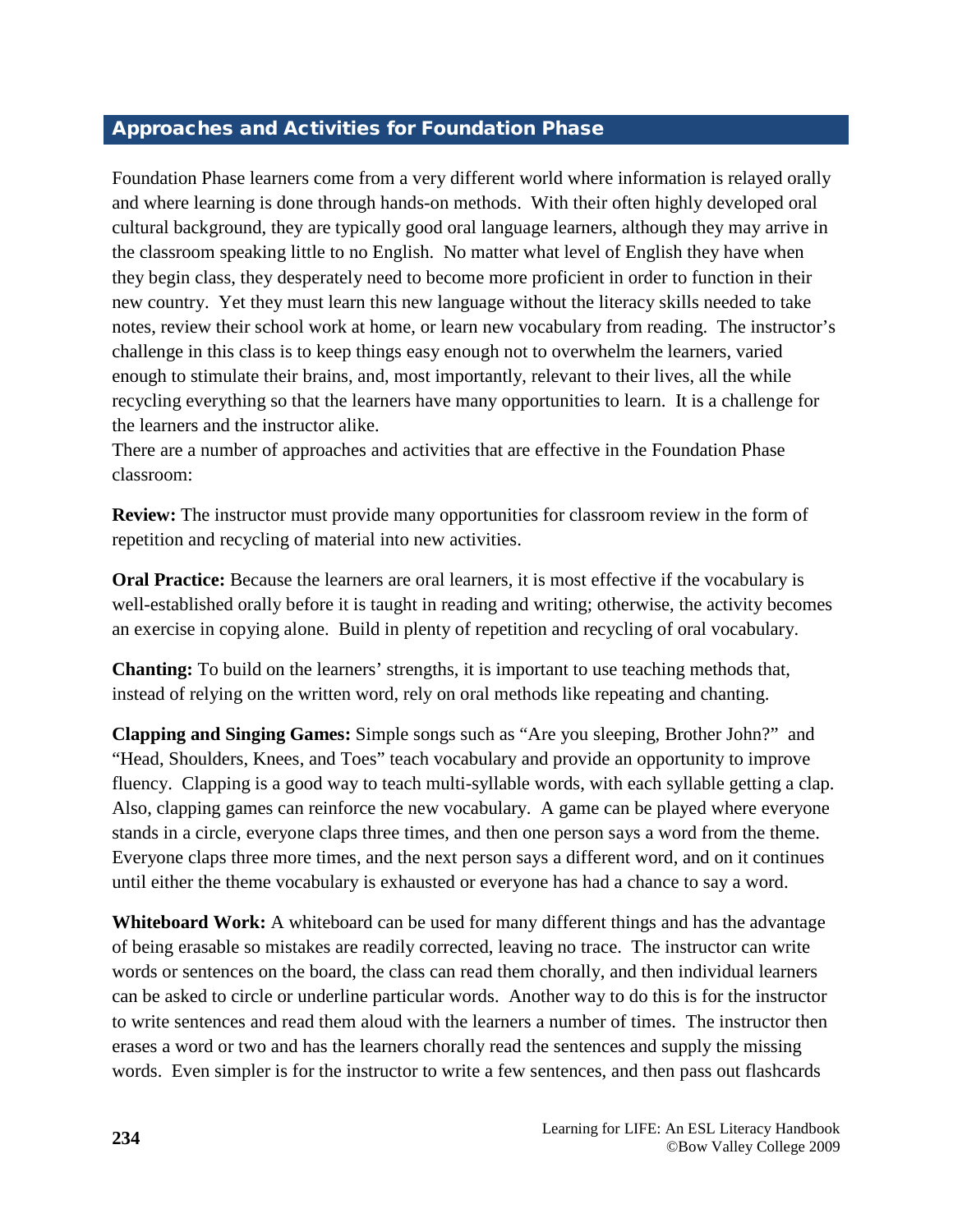with some of the words from the sentences on them. Learners are then able to match the words on the board with their flashcard using magnets or sticky tack.

#### **Looking for Signs**

One of the outcomes for learners in Foundation Phase and Phase I Initial is to recognize print and signs in their lives. A walk around the neighbourhood or even the school itself is a great way to look at signs. After reviewing some of the signs in class using either photographs or pictures, the class can go for a walk to find signs. As they are walking around, the instructor helps them notice some of the recurring signs such as *push*, *pull*, *exit*, and so on. After the instructor has pointed out the signs a few times, the teacher can ask the learners to guess what the next one says. There are also often recurring signs around that say the name of the school or the city. The instructor can point to these signs and ask the learners what they think they say. Often, learners are not even aware that the print is there and that it has meaning. This is a great way to get out of the classroom, connect learning with the community, and help learners become aware of the print around them.

#### **Walks to Nearby Places:**

Walking around the school or nearby streets is a good way to create an awareness of print. The instructor and learners can point to various signs around them.

**Categorizing:** Beginning with picture flashcards, learners can be taught to divide pictures into categories such as food, transportation, and animals. After the vocabulary for these words has been learned, the instructor can make columns on the board, hand out picture flashcards, and have the learners use magnets or sticky tack to put the flashcards in the correct column. This allows

learners to help each other and also allows for repetition, as the instructor can reshuffle the cards and do it again and again. Once it has been mastered with pictures, word flashcards may be introduced.

**LEA:** Language Experience Stories are useful ways to teach. There are various theories on using them, with the purists advocating using only the learners' language while the non-purists lean more toward the instructor introducing some structure to the sentences. Either way, a story is created by the class with the instructor as the scribe. It is read chorally several times and then used as a source for further activities and worksheets. For more information on LEA (Language Experience Approach), please see Chapter Seven.

**Listen and Point:** This is a simple exercise which does not involve a pencil, so any mistake is easily corrected, and the learner meets success. Learners point to the picture that the instructor says. This is quick exercise to do between other activities.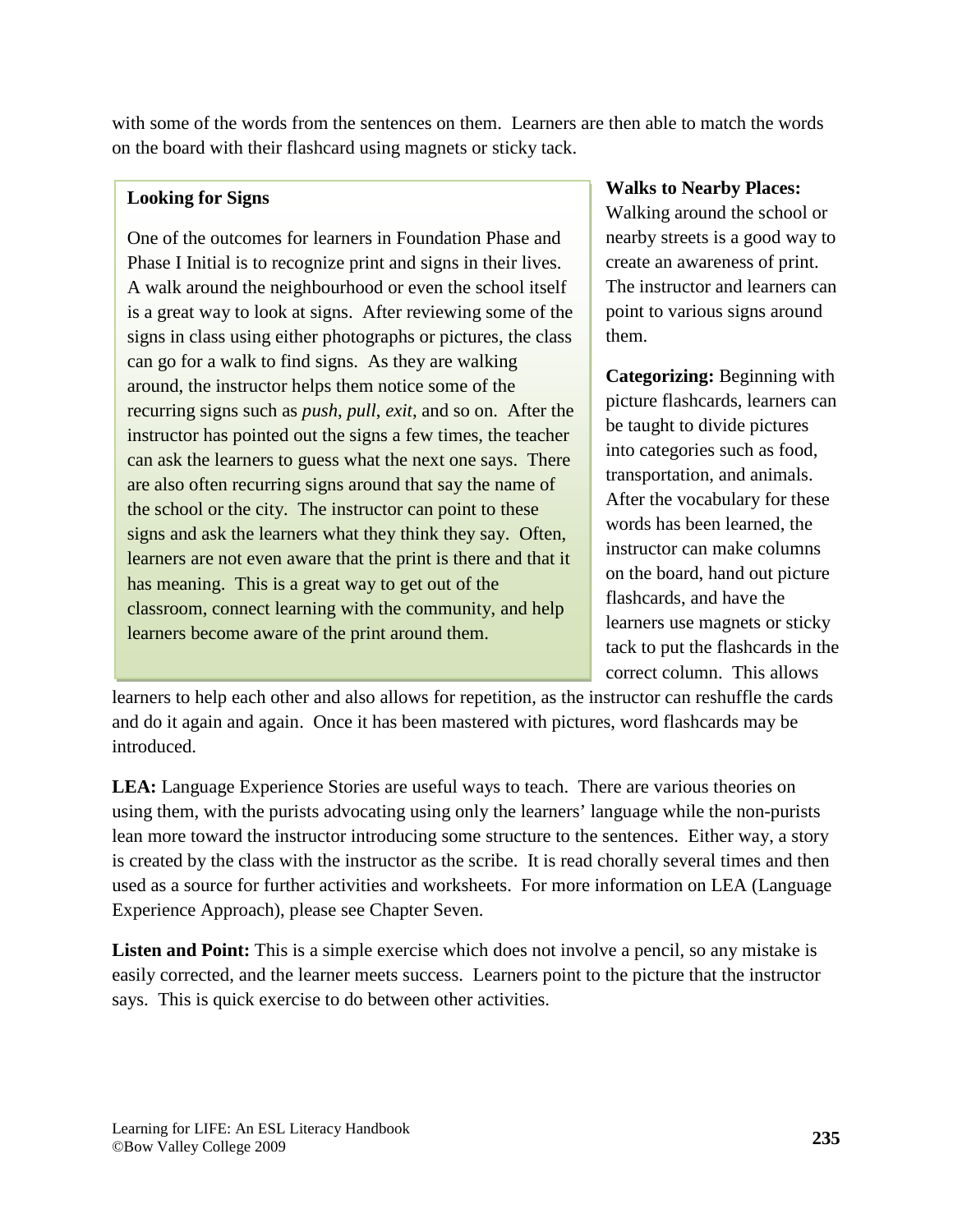**Personal Information Practice:** Learners need to be able to locate and state their personal information, so regular practice is necessary. Initially, this should be done orally and, later, written practice can be introduced. Simple drills can be done where the instructor asks the learners their phone number or the spelling of their name. An instructor-made reference card with their personal information can be taped to the inside of their binders. Initially, learners may echo the instructor or simply point to their personal information. Later, as they become more skilled, they will need less help from the instructor. They can have envelopes containing cut up cardstock of their own personal information to be used as a matching exercise on simple instructor-created forms, and, when they are ready, they can copy their personal information onto the forms.

*Although he does not read, somewhere along his life's journey Atem has learned letter formation and directionality. He readily copies – from books, from the board, from posters, and everything around him. Once Atem learns his first sight word, his name, he copies it onto every handout. Soon he can write his name without assistance, and he is very proud of this. With the instructor's guidance, he copies his address and phone number onto simple instructor-made forms.*

**TPR (Total Physical Response):** This technique allows the learners to demonstrate their understanding without risking speaking. The instructor says a word or command; the learners act it out chorally at first, and then, as it is fully understood, individually. For instance the instructor says, "Point to the clock" and all the learners point to it. This is a good exercise to do at the beginning of the day or after a weekend when they have not heard any English for a while. It also gets learners moving, which is very important at this level. It can only be done for a few minutes at a time but is very effective in teaching basic directions, classroom objects, and commands. For more information on TPR, please see Chapter Seven.

**Sitting Game:** Another listening game similar to TPR begins with all the learners standing. Then the instructor tells them to sit if they fit into certain categories. For instance, the instructor may tell them to sit if they speak Farsi or to sit if they have seven children. It continues until all learners are sitting. It is a good way to check for understanding and also to get learners moving.

*Tiziana has learned a few food words. Within a few weeks, with the help of a volunteer, Tiziana can now match half a dozen familiar food picture cards to their corresponding words. Working with the same set repeatedly, she is able to do this on her own over time. This makes her extremely happy.* 

**Copying Exercises:** Using instructor-made worksheets, learners can copy the word below the picture. The same set of a dozen or so vocabulary items can be made into several variations of the same exercise to be done over the course of a week or two. If the learners are higher-level, the same set of pictures in a different order and without words can be made into a worksheet,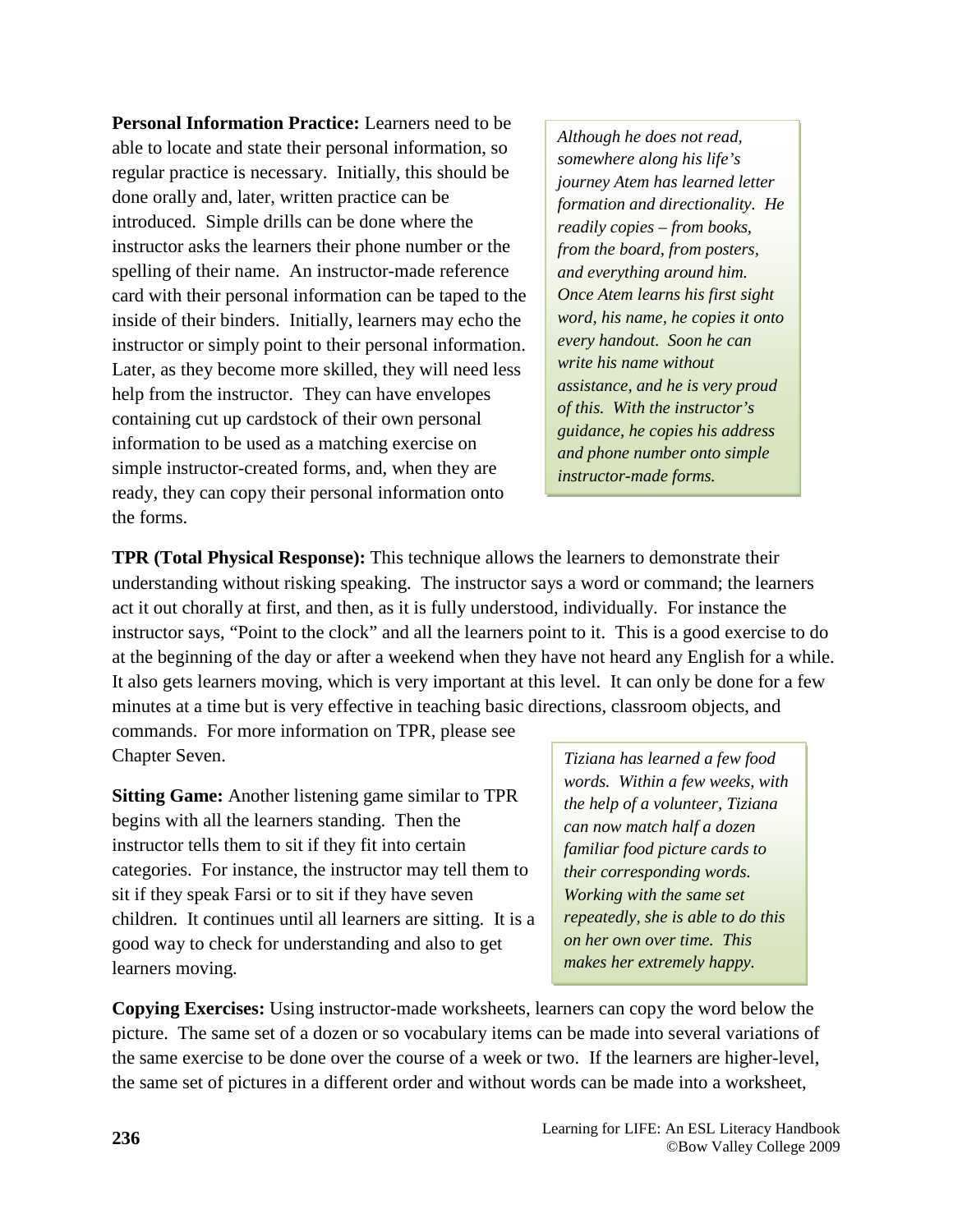where the learners use the first worksheet as the model for the second worksheet. This gives additional practice and teaches the strategy of looking back to past work for help with current work.

**Flashcards:** Flashcards can be used to match two identical pictures or to match a picture and a word. They can also be used for playing concentration or simply for oral practice.

**Bingo Games:** Instructor-made bingos of pictures or the alphabet are very useful for vocabulary development. Learners get a chance to hear the vocabulary again and again. Some very simple commercial bingos can be used as well.

**Learner Photo Stories:** The instructor can make booklets using a photograph of each learner individually. Below the photo can be a simple repetitive story stating some basic information about the learner such as his or her name, country of origin, number of children, or favourite food. This story can then be used as text for the next several lessons. Since the story is formulaic, the learners get the opportunity to hear the language repeated many times. Cloze exercises can be made from these stories. Repetitive words can be found and highlighted or circled by the learner. The instructor can do oral yes/no or wh- questions about each learner. In addition, this booklet can be taken home so that the learner's family can see who else is in the class. Learner photo stories are particularly effective because they are about real people familiar to the learners. Foundation Phase learners have difficulty with the abstract and little concept of fictional characters.



Doo is a man. He is from Burma. He has 8 children. He likes bananas.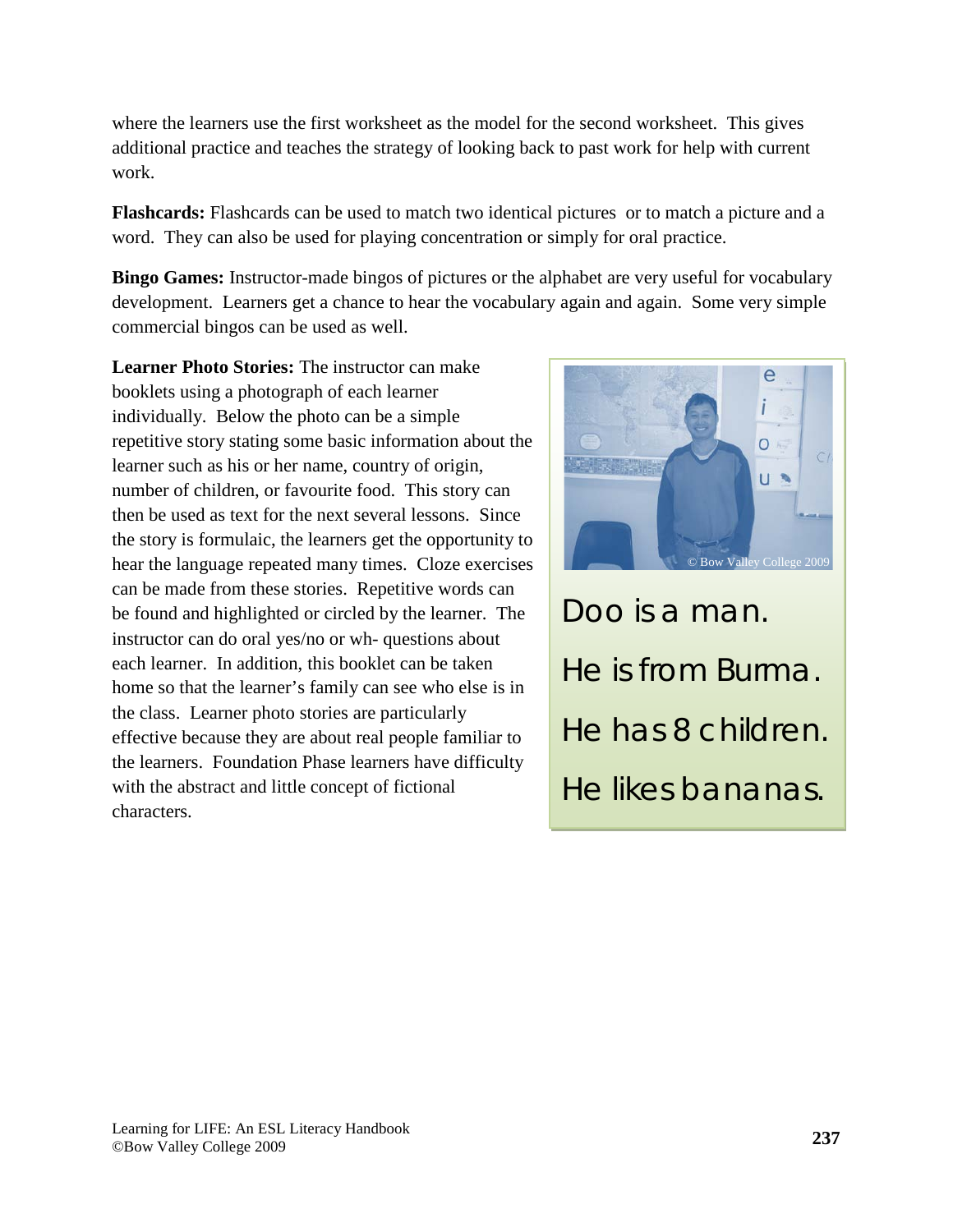#### <span id="page-15-0"></span>Materials for Foundation Phase

Instructors in this level will need to unleash their creativity in order to make materials which are personally relevant to the learners. They will need to create new materials, reusing the same vocabulary and the same activity in new ways so that the learners have many opportunities to see that particular material again. There is a dearth of appropriate commercially-produced materials for Foundation Phase, and what little there is often needs to be reworked with the correct font and limited vocabulary for these particular learners. Finding material that suits adults with very small vocabularies can be challenging, and a great deal of the instructor's time is spent making or modifying materials. Certain commerciallyproduced computer programs make this easier; there are ones for making word searches, word shape worksheets, and bingos. LIFE are often kinesthetic learners and need to work with manipulatives such as picture and alphabet cards. They



need to roll dice and move markers on board games. Keep in mind that the use and organization of these materials will also require time. The instructor needs to spend time putting the sets back in order to be used the next time as learners are often unable to do this. Zip lock baggies and elastic bands work well for keeping small bits of paper in sets.

Appropriate Fonts for Foundation Phase: Century Gothic 20 pt. Comic Sans 20 pt.

Materials at this level must be easy for learners to use; when creating materials, instructors should pay attention to font, font size, and the amount of white space or clutter on a page. At the Foundation Phase, font size should be very large. The CLB Literacy Document recommends as large as 20-point. For more information on adapting and creating materials for the ESL literacy classroom, please see Chapter Nine.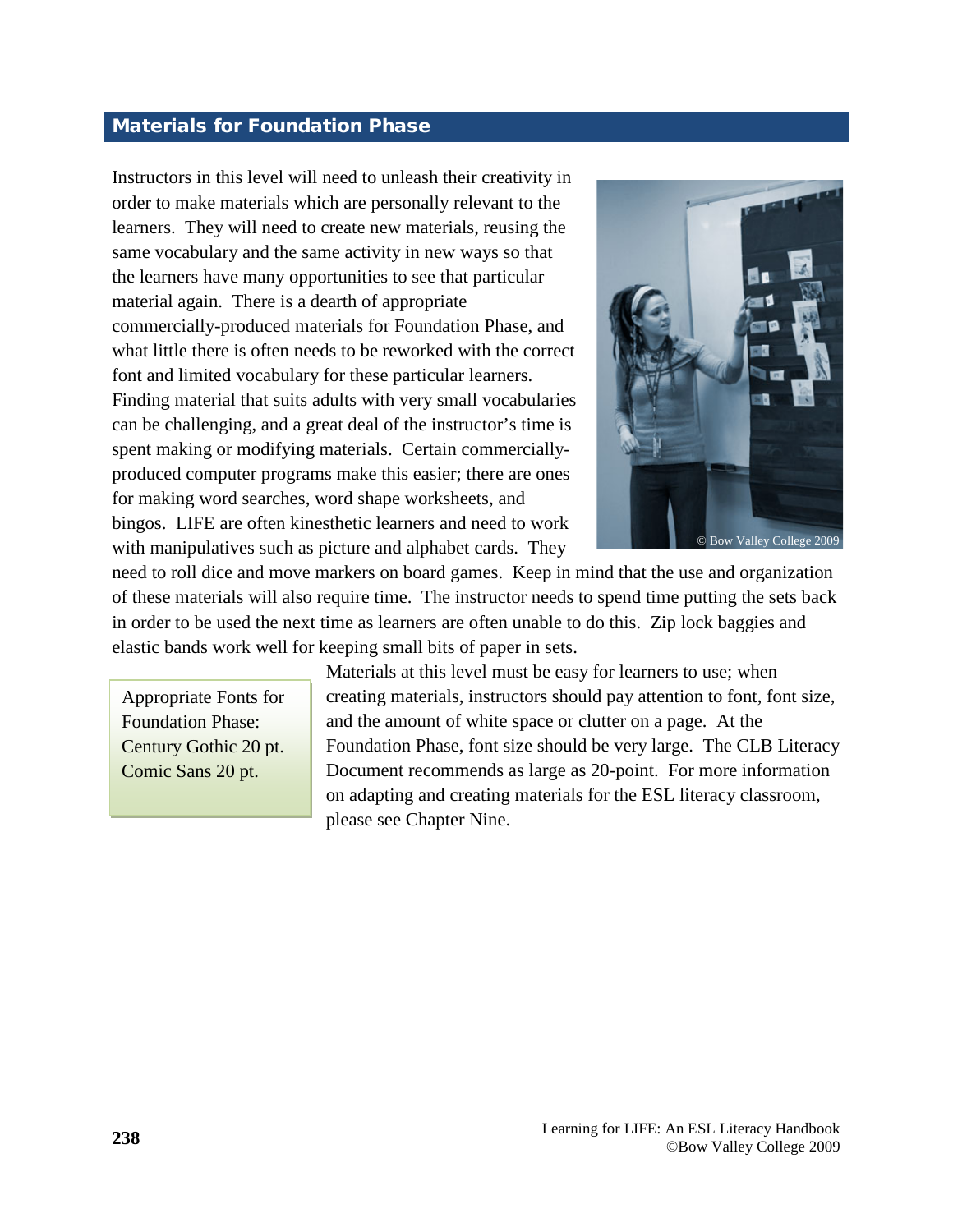Suggested materials:

- ABC flashcards for teaching letter recognition and directionality
- instructor-made simple forms with first name, last name, telephone number, and address (several different versions with varying order of information)
- picture flashcards and picture/word cards, in varying numbers of pairs
- worksheets to copy words where there are clipart pictures above and vocabulary to copy below
- worksheets for matching capital and small letters, word searches, and cloze exercises
- magnetic ABC boards
- bingo games, either instructor-made or commercially-produced (food, ABC, numbers, animals, etc.)
- picture stories such as *Very Easy True Stories* (Longman)
- realia such as flyers, food containers, etc.
- dice, board games (with ABCs or simple pictures)
- 4 to 9 piece jigsaw puzzles
- picture dictionaries (with few words and lots of clear pictures)
- commercial board games with letters such as *Junior Scrabble* or *Boggle*
- magazines and poster board to make posters and collages
- map of the world; map of Canada; map of the city/neighbourhood

See the following pages for examples of materials suitable for Foundation Phase. These materials are available in "clean" copies for photocopying in the back of the handbook. Please feel free to adapt these materials to suit the needs of a particular group of learners. They are examples only and can be changed depending on level, theme, or program outcome.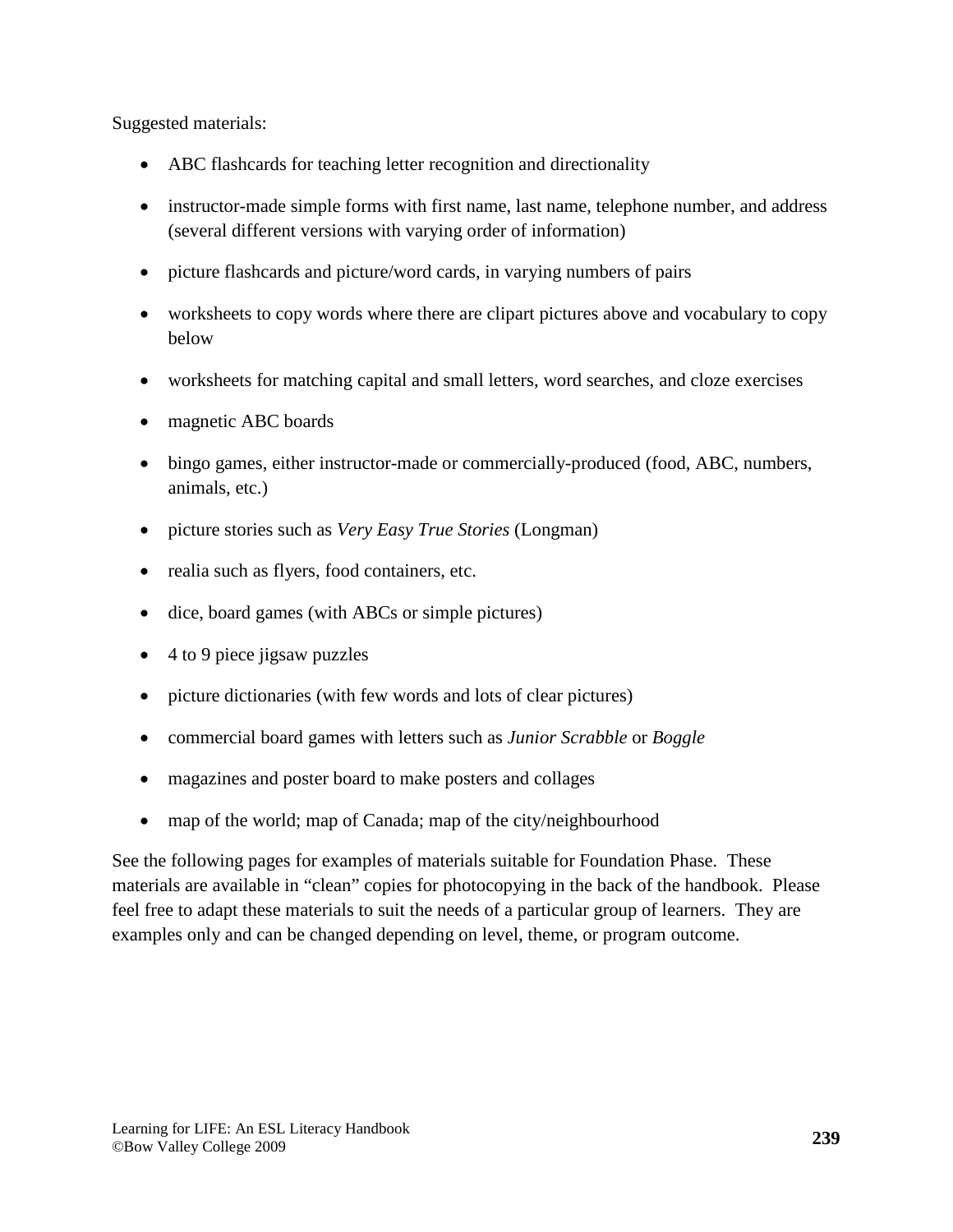| <b>Practice: Document Use Foundation Phase</b>                                                               | <b>ESL Literacy Toolbox</b>                         |
|--------------------------------------------------------------------------------------------------------------|-----------------------------------------------------|
|                                                                                                              | <b>Tips for Use</b>                                 |
| <b>Personal Information</b>                                                                                  | Filling out forms and<br>applications is a relevant |
| Write $\mathscr{D}$                                                                                          | task                                                |
|                                                                                                              | Practices basic information<br>and allows space for |
|                                                                                                              | writing and large fonts for                         |
|                                                                                                              | easy reading                                        |
| <b>FIRST NAME</b>                                                                                            |                                                     |
| <b>LAST NAME</b><br>$\mathcal{L}(\mathcal{L})$ and $\mathcal{L}(\mathcal{L})$ and $\mathcal{L}(\mathcal{L})$ |                                                     |
|                                                                                                              |                                                     |
| CALGARY<br>AB                                                                                                |                                                     |
| <b>POSTAL CODE</b>                                                                                           |                                                     |
| <b>TELEPHONE</b>                                                                                             |                                                     |
|                                                                                                              |                                                     |
|                                                                                                              |                                                     |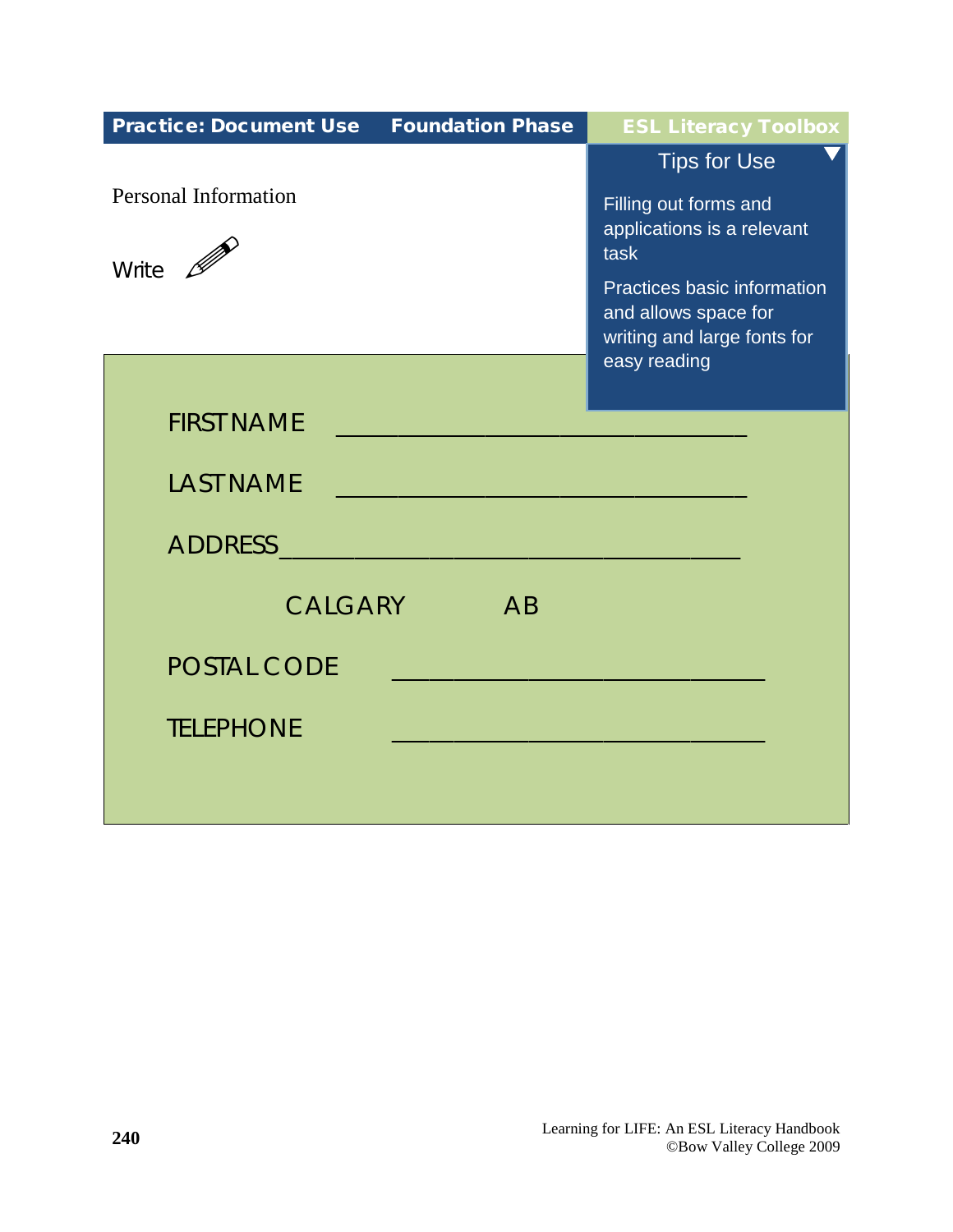| <b>Practice: Flashcards</b> | <b>Foundation Phase</b> | <b>ESL Literacy Toolbox</b>                                                                       |
|-----------------------------|-------------------------|---------------------------------------------------------------------------------------------------|
|                             |                         | <b>Tips</b> for Use                                                                               |
|                             |                         | Repeated picture and word<br>recognition builds sight<br>words<br>Vocabulary specific to<br>theme |
|                             |                         | giraffe                                                                                           |
|                             |                         | tiger                                                                                             |
|                             |                         | zebra                                                                                             |
|                             |                         | elephant                                                                                          |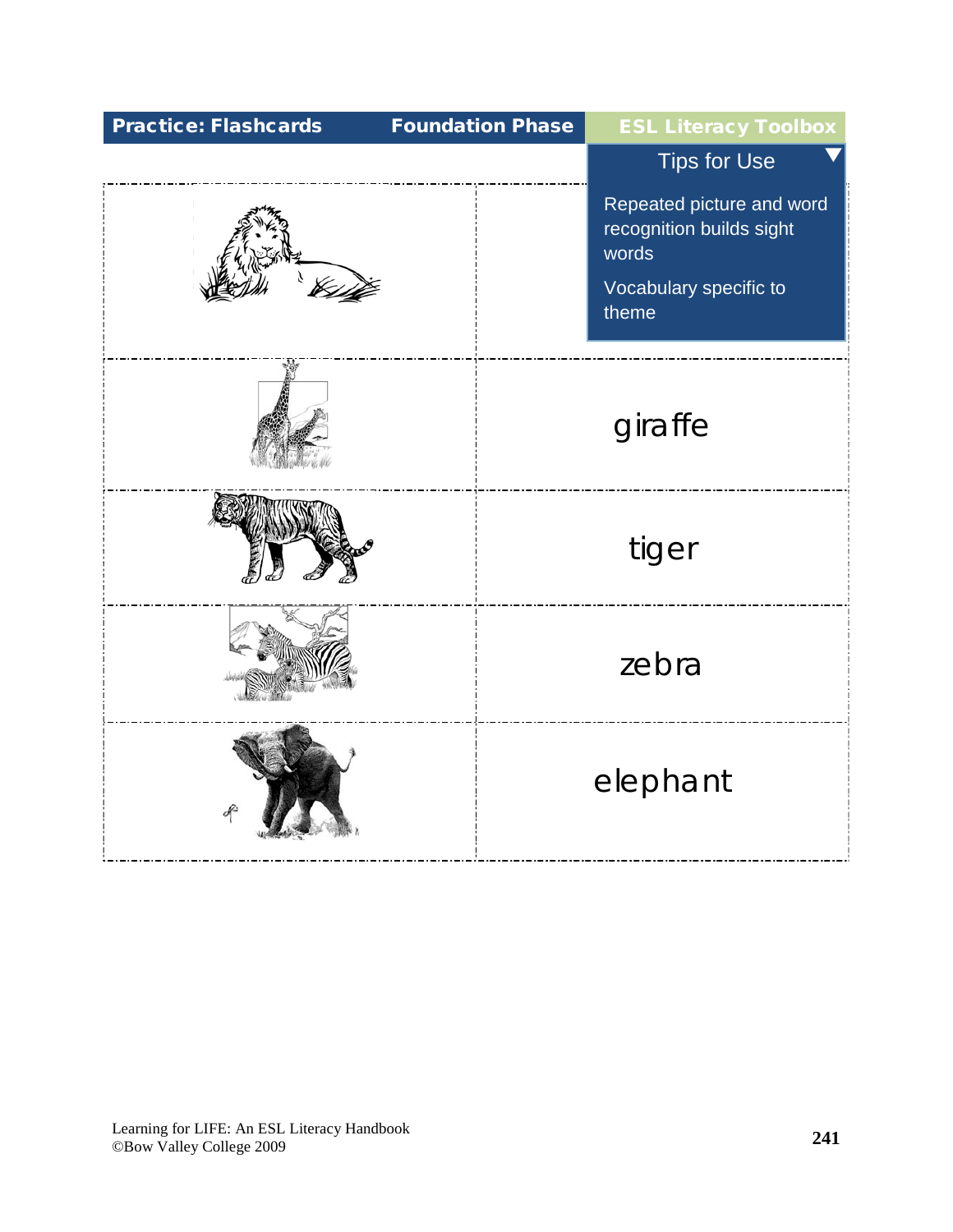| <b>Practice: Writing</b> | <b>Foundation Phase</b> | <b>ESL Literacy Toolbox</b>                                                       |
|--------------------------|-------------------------|-----------------------------------------------------------------------------------|
| Copy                     |                         | <b>Tips for Use</b>                                                               |
|                          |                         | Connected to previous<br>template                                                 |
|                          |                         | Complexity level increases<br>slightly to reinforce<br>vocabulary recognition and |
|                          |                         | practice independent<br>writing skills                                            |
|                          |                         | Widely transferable                                                               |
|                          |                         |                                                                                   |
|                          |                         |                                                                                   |
|                          |                         |                                                                                   |
|                          |                         |                                                                                   |

## giraffe elephant zebra lion tiger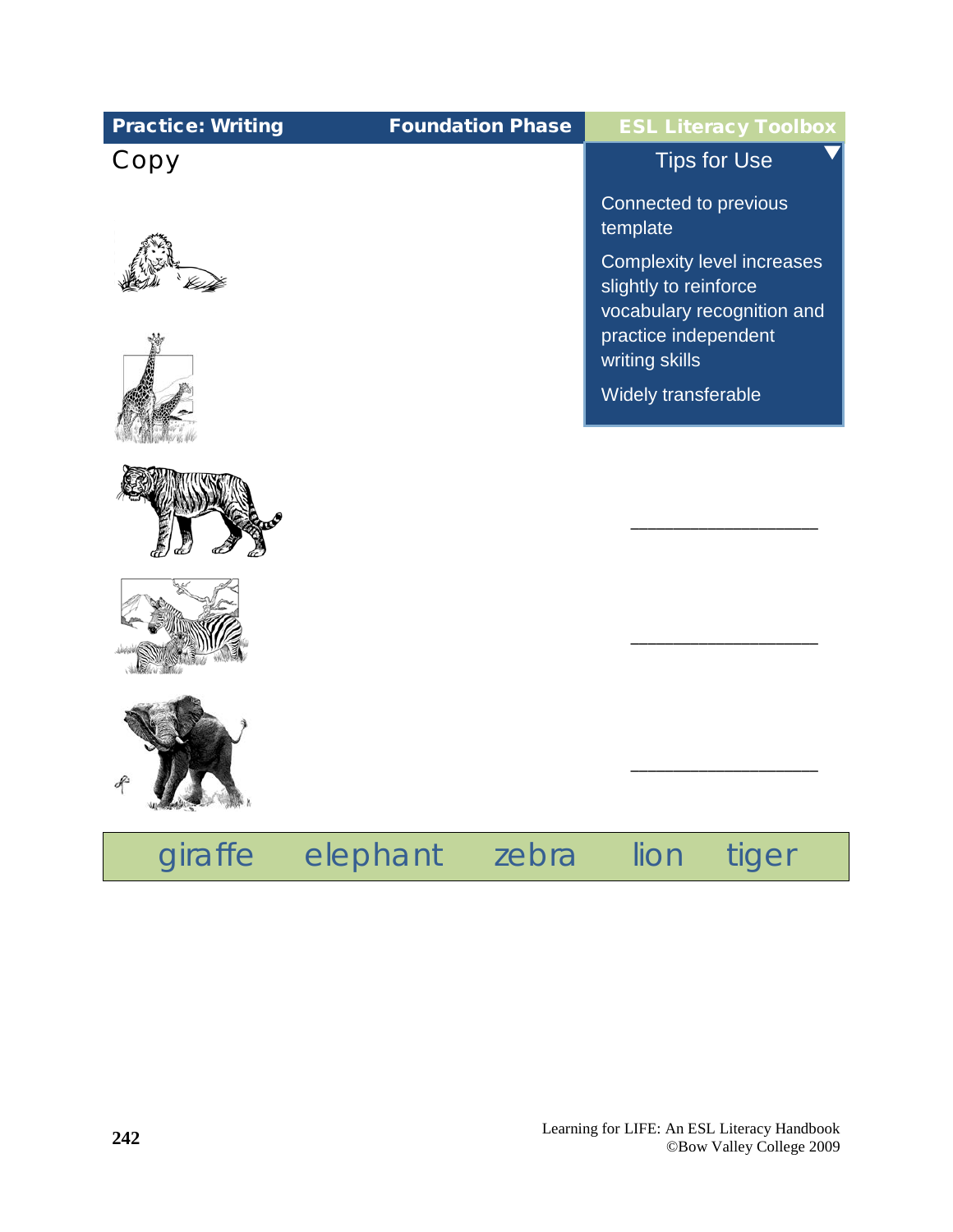| <b>Practice: Writing</b> | <b>Foundation Phase</b> | <b>ESL Literacy Toolbox</b>                                                 |
|--------------------------|-------------------------|-----------------------------------------------------------------------------|
| Categories               |                         | <b>Tips for Use</b><br>Practices sorting skills<br>Uses familiar vocabulary |
| <b>PEN</b>               | PENCIL                  | <b>MEAT</b>                                                                 |
| <b>APPLE</b>             | <b>SUNDAY</b>           | <b>EGG</b>                                                                  |
| <b>FRIDAY</b>            | <b>MONDAY</b>           | <b>ROOK</b>                                                                 |

| <b>FOOD</b> | <b>CLASSROOM</b> | <b>DAYS</b> |
|-------------|------------------|-------------|
|             |                  |             |
|             |                  |             |
|             |                  |             |
|             |                  |             |
|             |                  |             |
|             |                  |             |
|             |                  |             |
|             |                  |             |
|             |                  |             |
|             |                  |             |
|             |                  |             |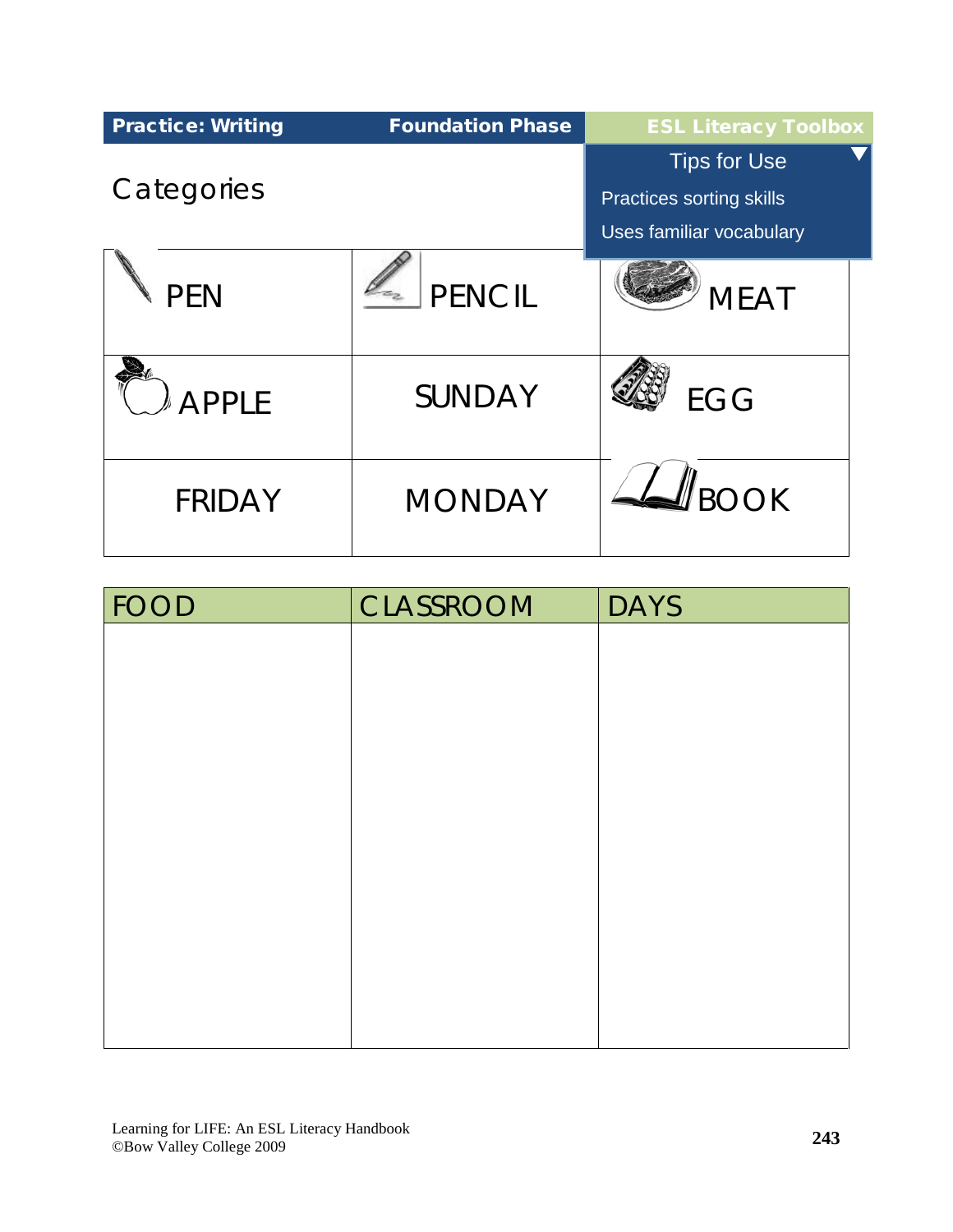| <b>Practice: Writing</b> | <b>Foundation Phase</b> |         | <b>ESL Literacy Toolbox</b> |  |
|--------------------------|-------------------------|---------|-----------------------------|--|
|                          | Transportation          |         |                             |  |
|                          |                         |         | $= 1001$                    |  |
|                          |                         |         |                             |  |
|                          |                         |         |                             |  |
| motorcycle               | bus                     | C train | boat                        |  |
| car                      | airplane                | bicycle | walk                        |  |

Π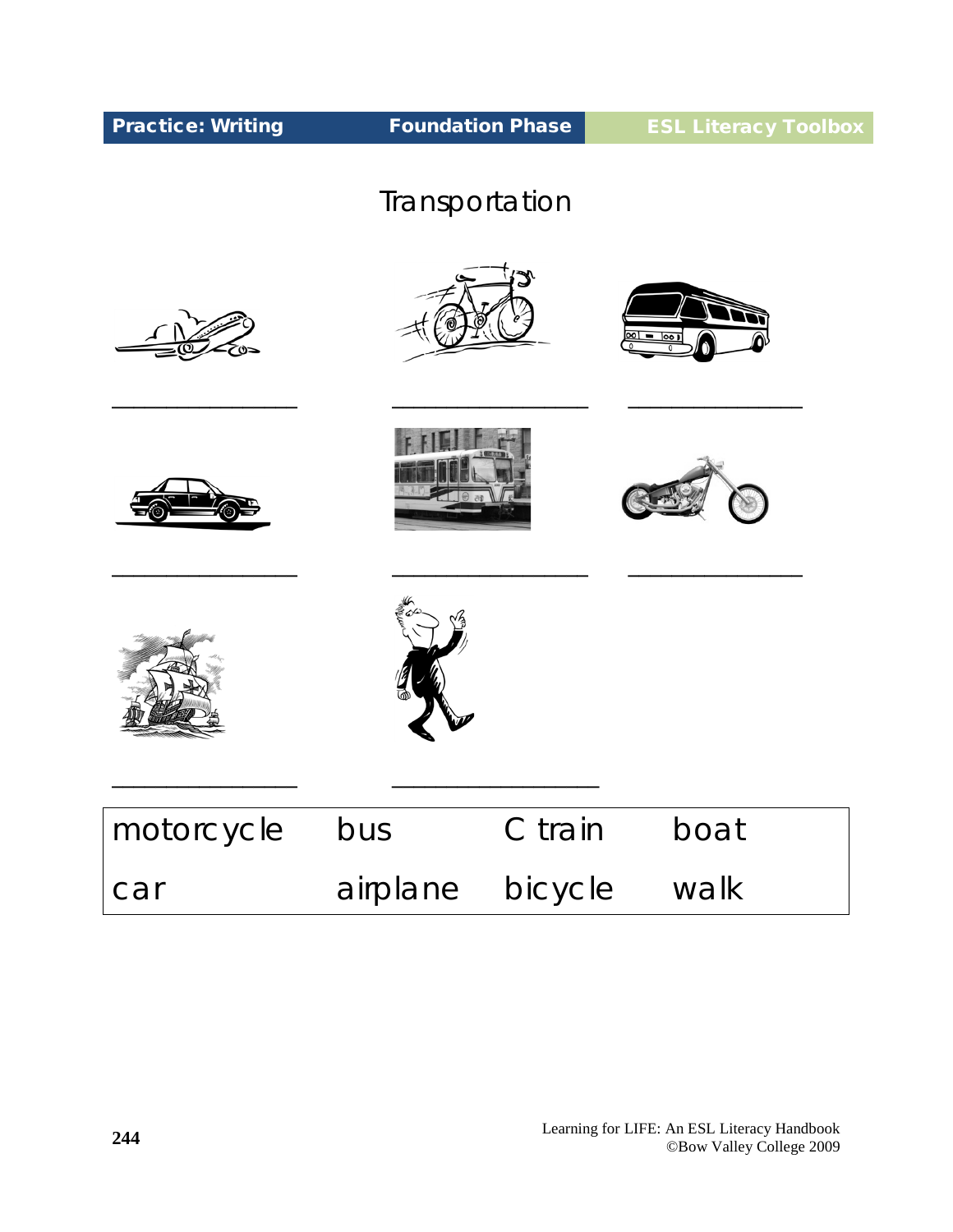| <b>Practice: Writing</b>           | <b>Foundation Phase</b> | <b>ESL Literacy Toolbox</b>                                        |
|------------------------------------|-------------------------|--------------------------------------------------------------------|
| Days of the Week                   |                         | <b>Tips for Use</b><br>Learners practice<br>sequencing and copying |
| Put the days of the week in order: |                         | Reinforces vocabulary                                              |
|                                    |                         |                                                                    |

| Wednesday                             | Saturday |
|---------------------------------------|----------|
| Tuesday                               | Friday   |
| Thursday                              | Monday   |
| $\mathsf{Sunday}\mathcal{\checkmark}$ |          |

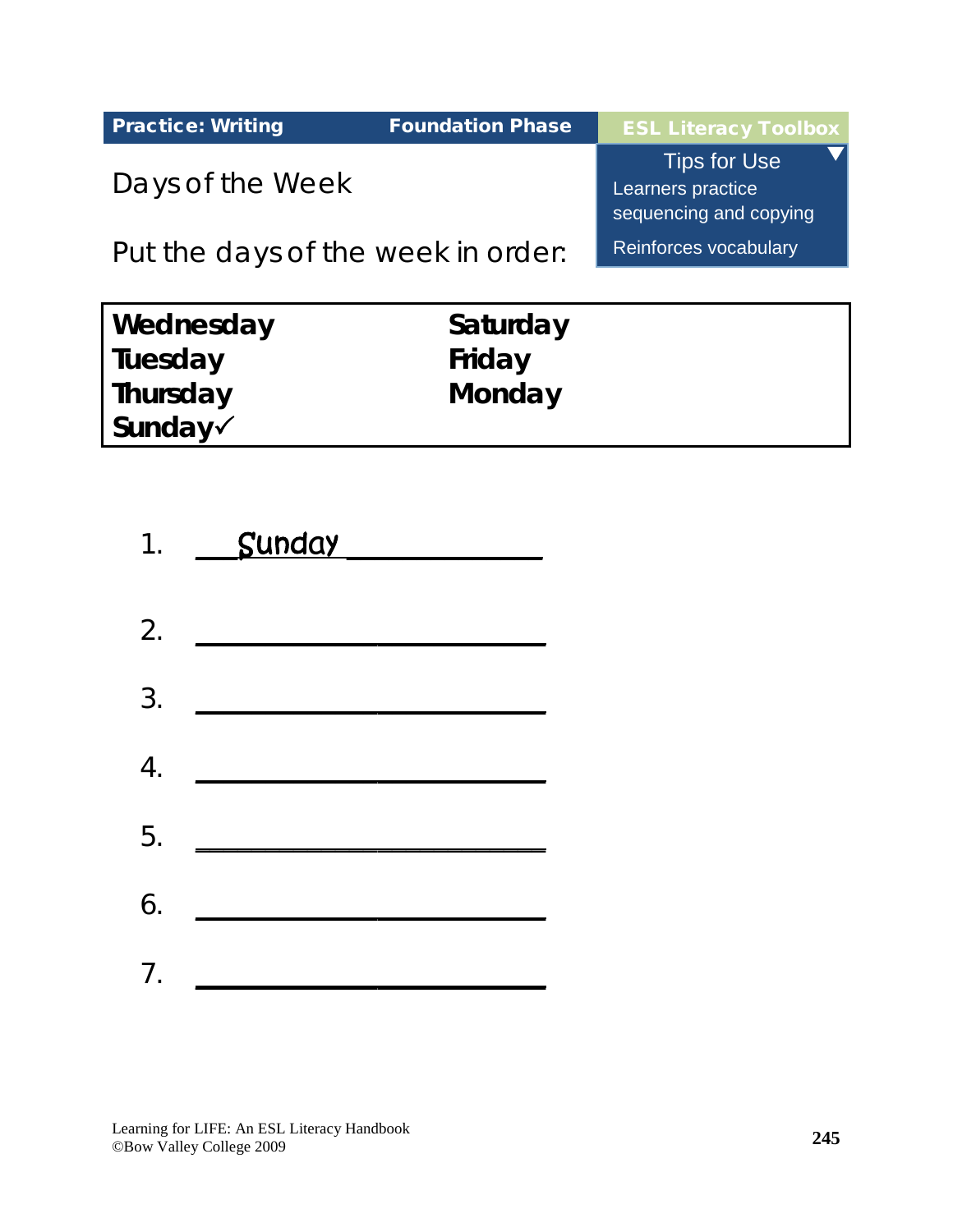#### <span id="page-23-0"></span>Classroom Routines for Foundation Phase

It is important to remember that Foundation Phase learners do not have much experience with sitting in a classroom, and reading and writing exercises are likely to be exhausting for them. Change activities at least every 20 minutes and intersperse intense written work with activities where they can speak and move around.

Foundation Phase learners are unfamiliar with the classroom and therefore need to be taught specifically what is expected of them. On the one hand, they are collaborative learners and help each other; on the other hand, because they are completely out of their element, they are passive learners who sit patiently doing nothing until the instructor can individually help them. Pen and paper work is exhausting for them, yet they are frustrated if they cannot finish a worksheet. Listening to a foreign language tires them, and, unable to understand it, they may tune out and look disinterested; this is especially true of the learners who start with

neither oral nor writing skills. The following are ideas for classroom routines that work well with this level:

**Create a Routine:** A predictable routine helps the learners know what to expect each day. Since learning in a school environment is new for them, having a routine facilitates learning. Starting each day with a warm-up of predictable oral practice makes it easier for the learners to transition from speaking their own languages to speaking English. Ending the day with a fun winddown activity gives the learners something to look forward to. This also signals to them that it is nearly time to go home.

**Change Activities Often:** Because of their unfamiliarity with a classroom setting and the concentration required to attain literacy skills, learners need to have a change of activity three or four times an hour. Literacy work is mentally challenging and this type of work must be interspersed with other less demanding activities that allow learners to move around. At this level, activities are best if they don't last too long. For instance, sandwich the difficult task of filling out a personal information form between oral personal information questions and a song or TPR.

*Since Harjot has lived in Canada for fifteen years, he has a more fully developed oral vocabulary than many of the other learners in his class. With access to a relatively rich vocabulary, he is able to grasp sound/letter correspondence for initial sounds and has more than a dozen sight words by the end of the session. He processes strategies such as looking at the model and checking for accuracy, and he patiently assists fellow learners. Perhaps because he has children in the Canadian school system, he knows how a book works. He can find particular pages, hold the book right side up, and open it from front to back.*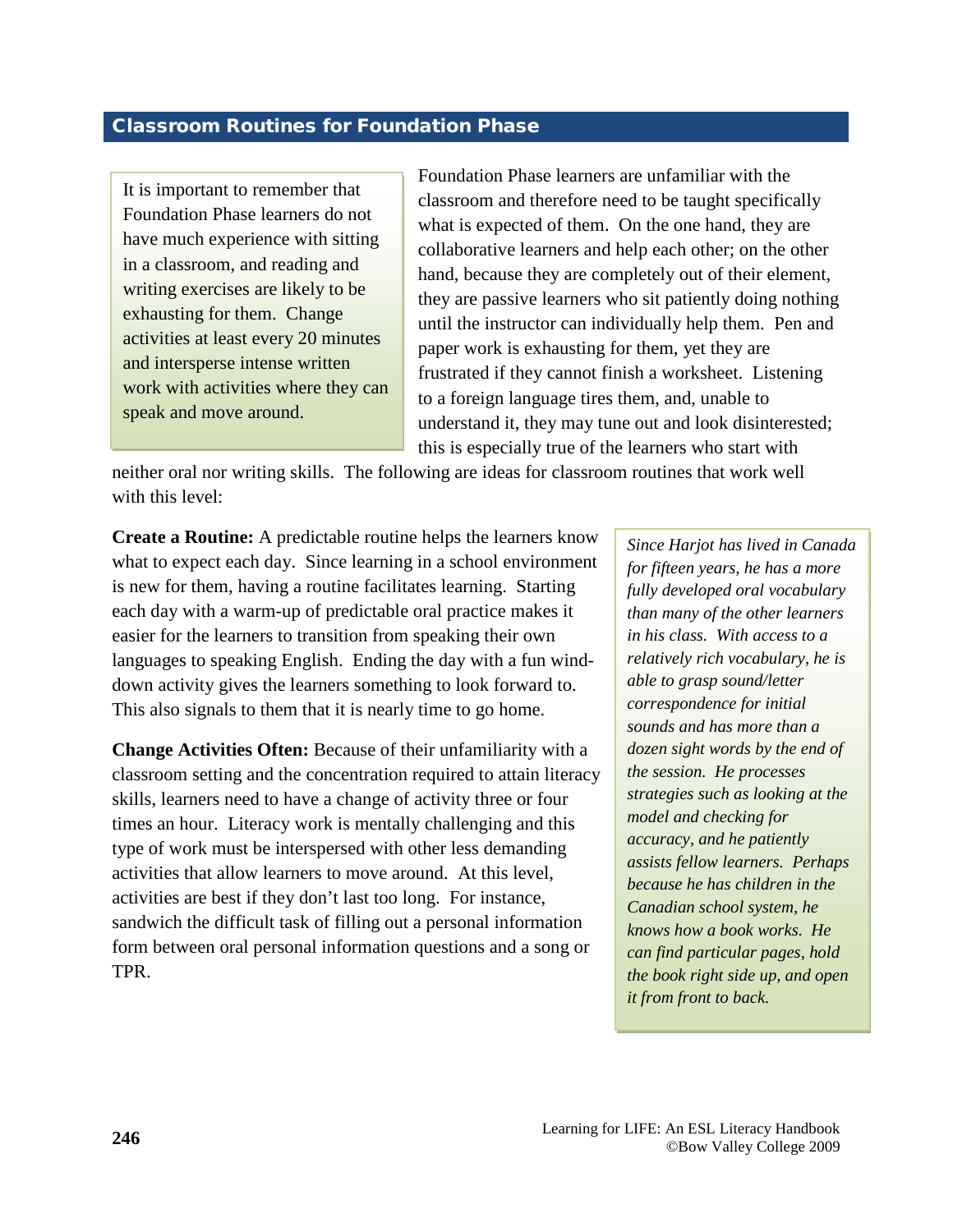**Be Learner-Centred:** The secret to a good class at this level is to make it learner-centred; break tasks into very small steps, and make it short.

**Maintain a Consistent Format:** Using the same format on worksheets helps the learners know what is expected of them. If the worksheets always have a line below the picture to copy, then don't change them by making the line beside the picture.



**Oral Before Written Tasks:** The learners should always know the oral vocabulary before it is introduced in writing. Thus, a great deal of time each class will be spent on practicing oral language. Once the learners have the oral vocabulary, writing can be introduced in a very predictable context. Learners are only beginning to grasp the concept that the written word represents the spoken word and cannot effectively learn new vocabulary through writing.

**Pre-Reading and Pre-Writing Skills:** There are many activities that can be introduced to promote reading readiness. Following a story with one's finger is a listening activity that also teaches eye-tracking. Looking at picture books just to see how they work is another pre-reading skill. Cutting and pasting pictures teach the learner not only fine motor skills, but also sequencing. Board games teach learners some literacy skills while at the same time providing an opportunity for collaboration and fun. Writing the alphabet across the board can provide endless activities that promote phonemic awareness. For instance, learners can each copy their own name below the letter it starts with, or the instructor can act as the scribe with the learners calling out a different word for each letter of the alphabet. Learners can each be given a different word on a flashcard and put it under the letter on the board (*ball* goes under *B*). For further information on pre-reading and pre-writing skills, please see Chapter Eight.

**Recycle Vocabulary and Skills:** The instructor needs to build in countless opportunities for the learner to use these newly honed skills again and again in very similar situations. Learners need to be given many opportunities to recycle the skills and vocabulary they have recently learned.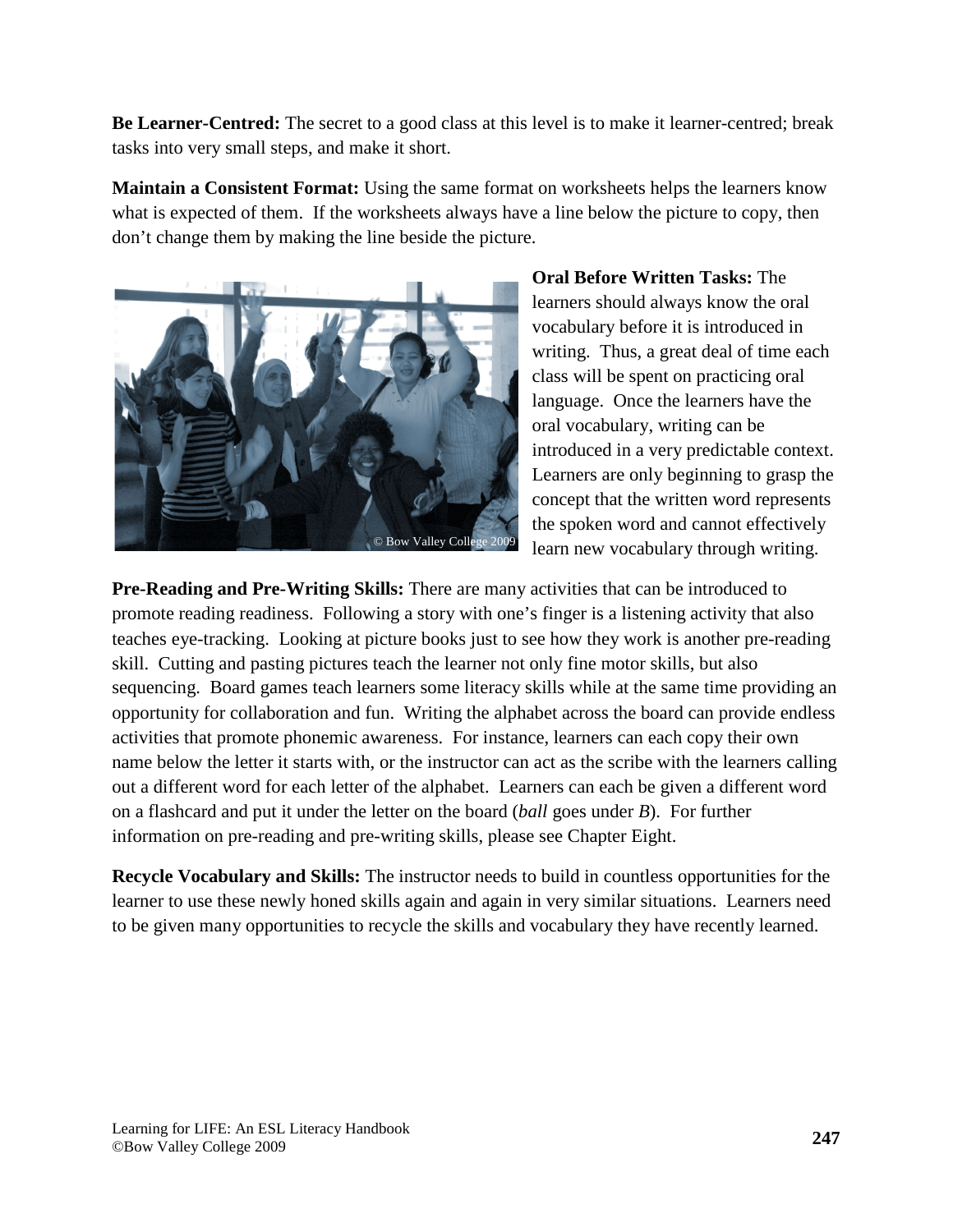#### <span id="page-25-0"></span>Sample Theme Unit for Foundation Phase

A theme unit is a series of connected lessons, taught over a longer period of time, from a week to several weeks. There are many advantages to teaching in theme units; it is an excellent way to introduce vocabulary and concepts, and it means that the instructor can recycle outcomes without the lessons feeling repetitive to the learners. For more information on theme units, see Chapter Ten.

In this sample Foundation Phase theme unit, learners will learn vocabulary about family and continue to work on pre-reading and pre-writing skills. They will be better able to fill out forms and better able to participate in social situations where Canadians ask them about their family. This unit gives learners an opportunity to recycle several reading, writing, speaking, and listening outcomes for the level. There is a high level of instructor support at each stage, and the same vocabulary is repeated throughout the unit.

LIFE are highly self-referenced and family is very important. Learning the words for different family relationships enables them to participate in social situations and aids them in government forms which often ask about family members. Everyone has a family, and this is often a way to connect with the learner who has limited English. A word of caution is needed in dealing with learners who have lost some or all of their family; the instructor must be sensitive to this situation, perhaps talking privately to see how the individual wishes to participate.

This sample theme unit is appropriate for learners in the Foundation Phase. It should take about two weeks of full-time classes to complete and is here as a model to demonstrate what theme units look like at this Phase. Note the level of recycling and repetition between lessons.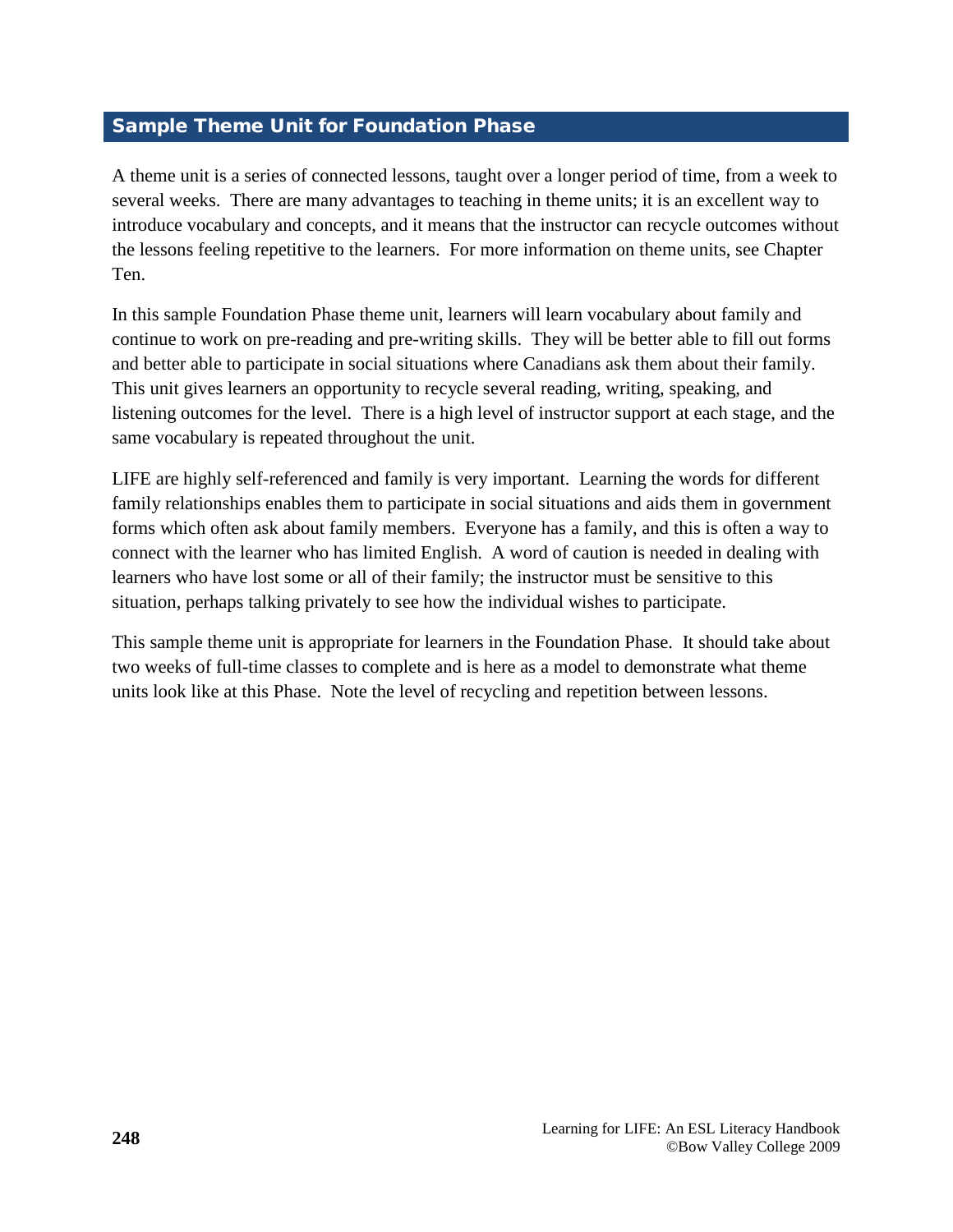### Sample Theme Unit for Foundation Phase: Family

#### **Introducing the Theme: Family Members**

| <b>Speaking &amp; Listening Outcomes</b>           | <b>Brief Lesson Descriptions</b>                                                                                       |
|----------------------------------------------------|------------------------------------------------------------------------------------------------------------------------|
| • respond nonverbally to questions<br>about family | 1. Introduce family relationship vocabulary with photos of<br>instructor's family.                                     |
| <b>Strategic/Life Skills Outcomes</b>              | 2. Solicit learners to bring photos of their families to talk about.                                                   |
| • repeat family words                              | Learn and practice oral vocabulary around family. Introduce                                                            |
| • identify pictures that correspond                | numbers for counting family members.                                                                                   |
| to spoken word                                     | 3. Look at learners' family pictures. Playing the sit down game,                                                       |
| <b>Numeracy Outcomes</b>                           | have learners sit down if they have <u>equal</u> number of sisters. Play                                               |
| • show fingers for "how many"                      | again with brothers, daughters, and sons. Ask each learner how<br>many brothers he or she has.                         |
|                                                    | 4. Listen to and follow along with a listening exercise with<br>pictures of family members. Learners point and repeat. |
|                                                    |                                                                                                                        |

#### **Developing the Theme: Reading about Learners' Families**

| <b>Reading &amp; Writing Outcomes</b>                                                                 | <b>Brief Lesson Descriptions</b>                                                                  |
|-------------------------------------------------------------------------------------------------------|---------------------------------------------------------------------------------------------------|
| • echo a two-sentence story written                                                                   | 1. Write a formulaic story on the board about each learner and                                    |
| on the whiteboard                                                                                     | how many siblings or children he or she has. Practice choral                                      |
| • find and read own name                                                                              | reading. Point to the family words. Solicit learners to guess what                                |
| • match upper and lower case                                                                          | the word is. Have learners circle target family words on board.                                   |
| words                                                                                                 | 2. Using a handout of the above story, read chorally and have                                     |
| • find, circle, and copy target                                                                       | learners circle own name and target family words on handout.                                      |
| family words                                                                                          | 3. Several repetitions of listening to and following along with a                                 |
| • track a two-sentence text using                                                                     | listening exercise with pictures of family members as in 4 above.                                 |
| finger                                                                                                | Ask, "How do you spell 'sister?"                                                                  |
| <b>Speaking &amp; Listening Outcomes</b>                                                              | 4. Use a worksheet of a photocopied photograph of each                                            |
| • answer five family questions                                                                        | learner's family. Beside each person, write the family word,                                      |
| verbally or nonverbally                                                                               | leaving space for learner to copy. Each learner then has their own                                |
| <b>Strategic/Life Skills Outcomes</b>                                                                 | family worksheet to copy family words onto.                                                       |
| • recognize own written name<br>embedded in text<br><b>Numeracy Outcomes</b><br>• count using fingers | 5. Worksheets: word searches of family words; matching upper<br>case and lower case family words. |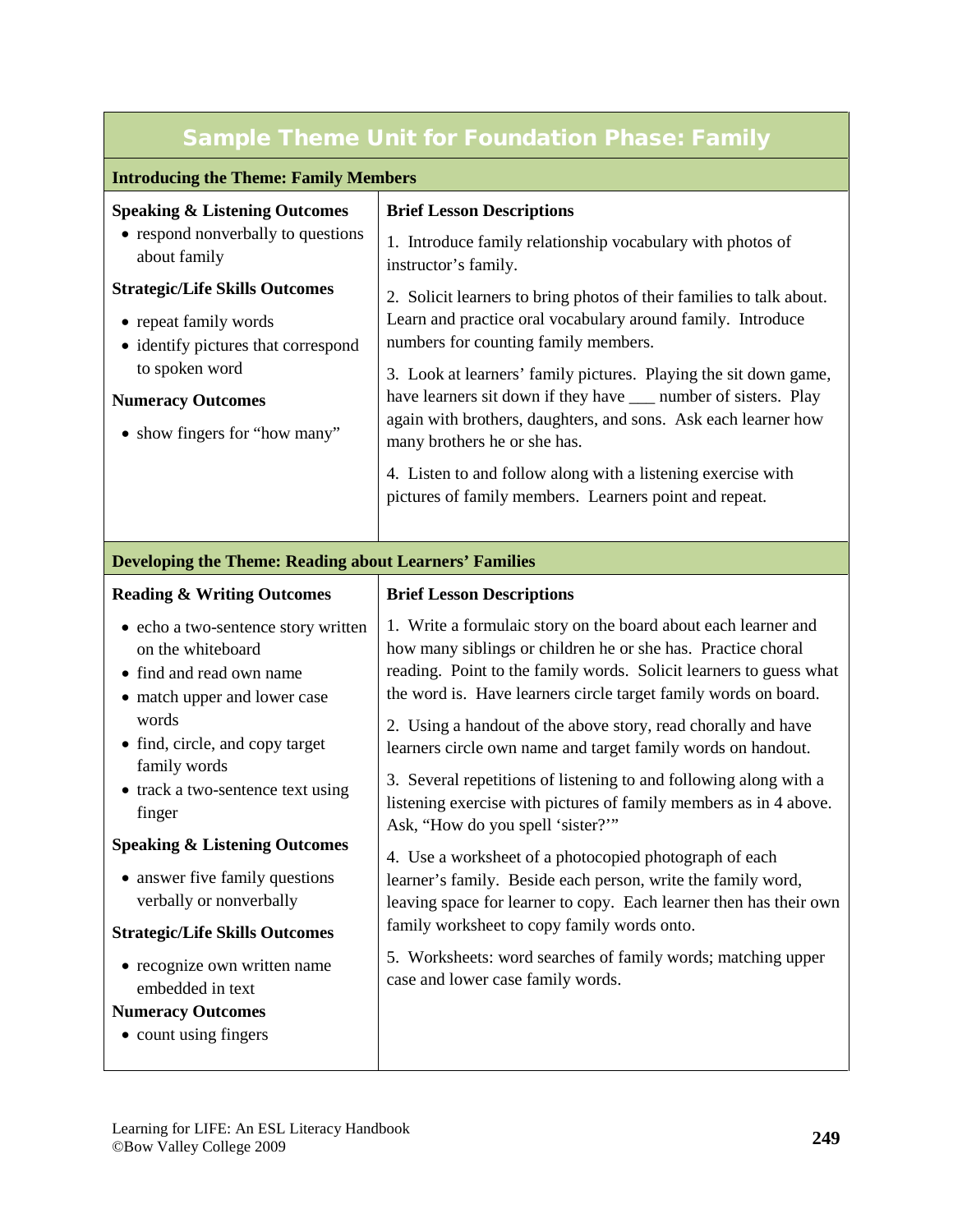| <b>Final Product: Reading about a Fictional Family</b>                                                                                                                                                                                                                                                                                                                                                                    |                                                                                                                                                                                                                                                                                                                                                                                                                                                                                                                                                                                                                                                                                                               |  |
|---------------------------------------------------------------------------------------------------------------------------------------------------------------------------------------------------------------------------------------------------------------------------------------------------------------------------------------------------------------------------------------------------------------------------|---------------------------------------------------------------------------------------------------------------------------------------------------------------------------------------------------------------------------------------------------------------------------------------------------------------------------------------------------------------------------------------------------------------------------------------------------------------------------------------------------------------------------------------------------------------------------------------------------------------------------------------------------------------------------------------------------------------|--|
| <b>Reading &amp; Writing Outcomes</b>                                                                                                                                                                                                                                                                                                                                                                                     | <b>Brief Lesson Descriptions</b>                                                                                                                                                                                                                                                                                                                                                                                                                                                                                                                                                                                                                                                                              |  |
| • track story with finger<br>• find and circle target family<br>words<br>• categorize into two groups with<br>instructor support<br><b>Speaking &amp; Listening Outcomes</b><br>• respond to "Who is" family<br>relationship questions<br>• use male/female family<br>vocabulary<br>• respond to vocabulary: circle,<br>point, listen, and repeat<br><b>Numeracy Outcomes</b><br>• count with fingers and echo<br>numbers | 1. Worksheets: sorting family words into male/female categories.<br>2. Play the family game. To play this game, one learner must<br>choose a spouse. The spouse must choose a daughter. The<br>daughter chooses a brother. Continue building the family with<br>learners. Each time a family member is picked, the instructor<br>asks about the various relationships. For example "Who is<br>Nyadak's grandmother?" or "Who is Abdul's sister-in-law?"<br>3. Using a picture story such as "A Son for Mr. and Mrs. Aversa"<br>in Very Easy True Stories, the instructor reads the story and<br>learners follow along with pictures. After several readings,<br>learners find and circle target family words. |  |
| <b>Tools</b>                                                                                                                                                                                                                                                                                                                                                                                                              |                                                                                                                                                                                                                                                                                                                                                                                                                                                                                                                                                                                                                                                                                                               |  |
| <b>New Vocabulary &amp; Concepts</b>                                                                                                                                                                                                                                                                                                                                                                                      | <b>Language Structures</b>                                                                                                                                                                                                                                                                                                                                                                                                                                                                                                                                                                                                                                                                                    |  |
| • vocabulary for family members<br>• vocabulary for female/male<br>• reinforcement of previously<br>introduced vocabulary: circle,<br>point to, listen, copy<br>• introduction of concept of<br>categorization (male/female)<br>• use of numbers or show of<br>fingers to demonstrate<br>understanding of "how many?"<br>• understanding of "who"<br>questions                                                            | Learners can answer the following:<br>Do you have a $\frac{ }{ }$ ?<br>How many ______ do you have? (How many sisters?)<br>Who is ____________ sister?<br>$Circle$ ________________.                                                                                                                                                                                                                                                                                                                                                                                                                                                                                                                          |  |
| <b>Resources and Materials</b>                                                                                                                                                                                                                                                                                                                                                                                            |                                                                                                                                                                                                                                                                                                                                                                                                                                                                                                                                                                                                                                                                                                               |  |

- a picture story, such as *Very Easy True Stories* (Longman)
- instructor-created worksheets including photocopied photos of learners' families, word searches, matching upper and lower case family words
- listening exercise of family words, such as Minnesota Links http://www.mnlincs.org/online\_audio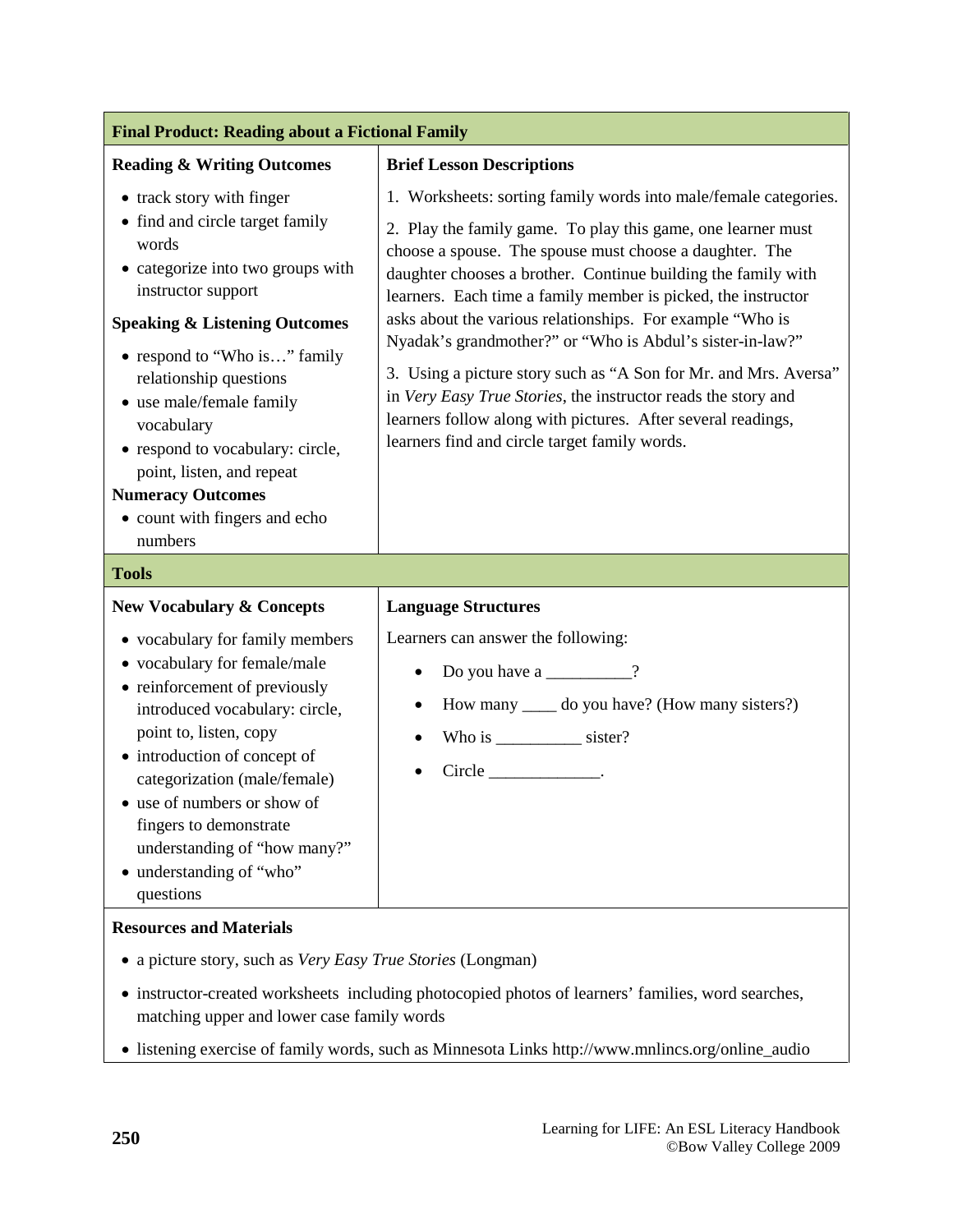#### **Assessment**

The learners are assessed throughout the unit in their abilities to meet the outcomes. Where suitable, they can choose one or two tasks to be included in their portfolio. For further information on portfolios, please see Chapter Eleven.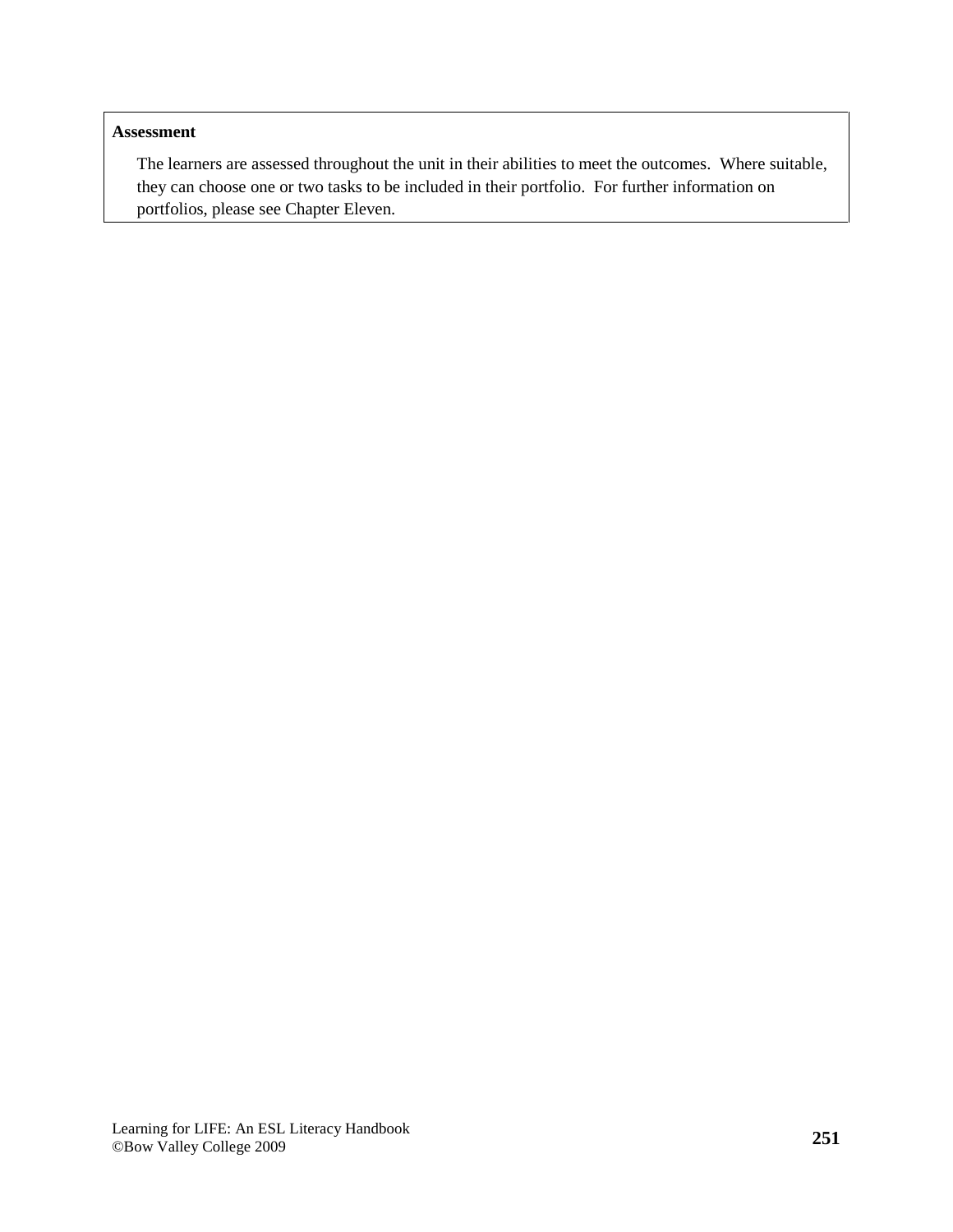#### <span id="page-29-0"></span>Lesson Planning for Foundation Phase

Lesson planning for Foundation Phase means creating meaningful, effective lessons that help learners meet the outcomes of the class. Lessons are often connected to a wider theme. The first of our sample lesson plans is connected to the sample theme unit; the second is another example of a possible lesson.

In any lesson plan at Foundation Phase, it is important to recycle vocabulary several times and in several different ways, giving learners an opportunity to absorb the new words. Remember that Foundation Phase learners cannot go home and "study" vocabulary; all learning is done in class. The instructor also uses the theme to work towards some of the reading and writing outcomes of the class: increasing sight word vocabulary, strengthening the connection that objects and ideas can be represented by words and symbols, and copying from a model.

There are several key features to an effective Foundation Phase lesson plan:

- No activity takes longer than 20 minutes.
- More intense activities, such as copying, are interspersed with activities that involve talking and movement.
- The lesson begins with oral vocabulary before moving to reading and writing.
- There are directions in the lesson plan for modifying activities for lower- or higher- level learners in the class; not every learner needs to do exactly the same worksheet or answer exactly the same questions.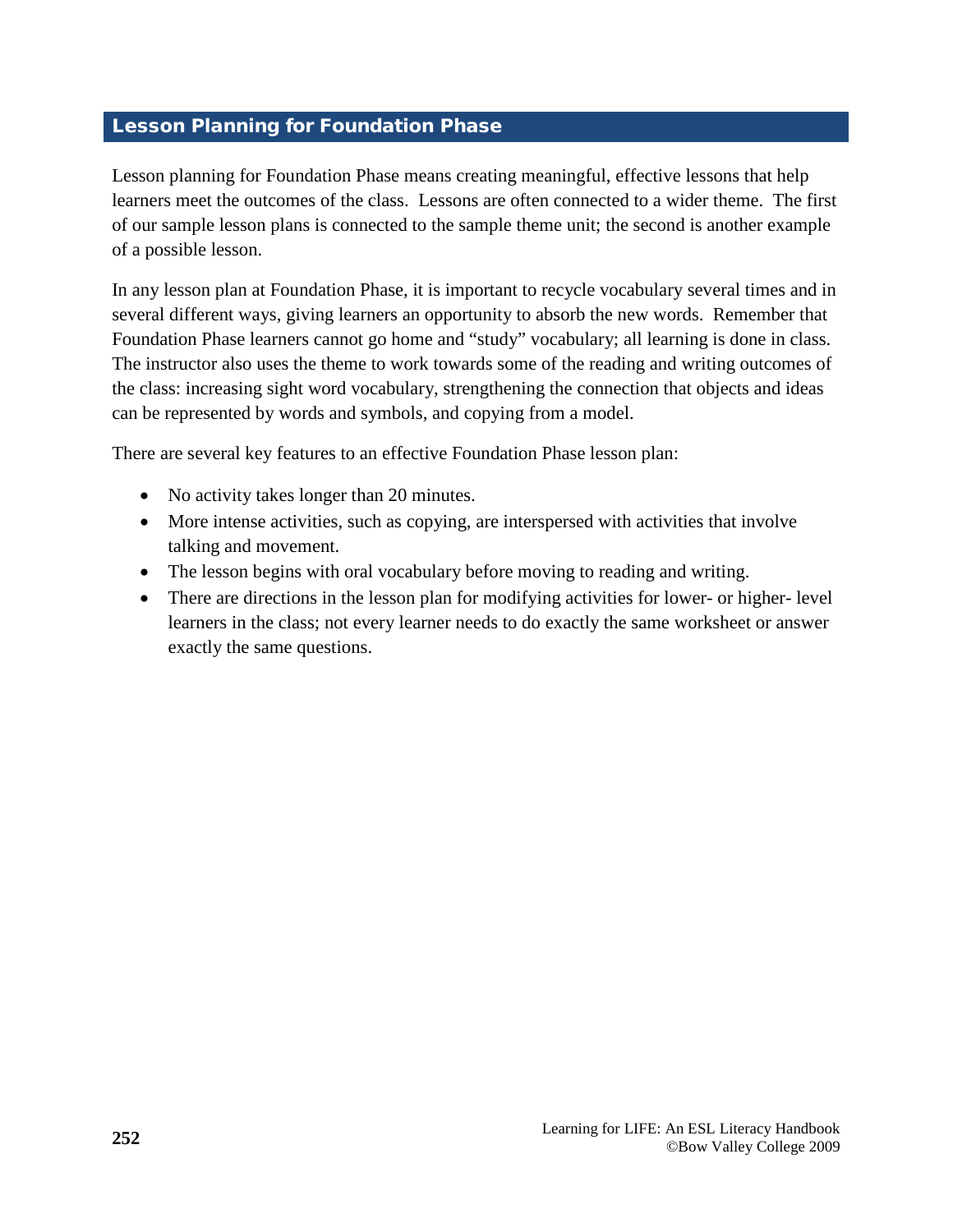#### <span id="page-30-0"></span>Sample Lesson Plans for Foundation Phase

#### Sample Lesson Plan for Foundation Phase: Family

Part of Theme: Introducing the Theme

Level: Foundation Phase

Lesson Objectives:

- introduce family vocabulary
- recognize sight words for personal information
- copy words from a model
- reinforce sequential order of ABCs
- practice understanding yes and no questions

| <b>Timing</b> | <b>Activity Description</b>                                                                                                                                                                                                                                                                                                                                                                  |
|---------------|----------------------------------------------------------------------------------------------------------------------------------------------------------------------------------------------------------------------------------------------------------------------------------------------------------------------------------------------------------------------------------------------|
| 15 minutes    | <b>Warm up:</b> Greetings. Hold up name cards and have class identify whose card it is.<br>Next, ask learners personal information questions such as phone number or language<br>spoken.                                                                                                                                                                                                     |
| 10 minutes    | <b>ABC Practice:</b> Everyone says, then sings, ABCs. Point to random letters and elicit the<br>letter names. Give each learner a set of ABC flashcards to put in order. Higher-level<br>learners can match capital and lower case letters. Lower-level learners can work from a<br>model, using a magnetic board with only the first third of the alphabet.                                 |
| 20 minutes    | Family Vocabulary: Introduce mother, father, sister, brother, husband, wife, son,<br><i>children</i> , and <i>daughter</i> using overheads of photographs. Show class a photograph of your<br>own family and say, "This is my sister. This is my daughter." Ask each learner if he or<br>she has a sister or daughter, etc. Ask learners to bring in photos of their family the next<br>day. |
| 15 minutes    | Listening: Pass out listening handout from Minnesota Links: Online Audio<br>(http://www.mnlincs.org); have learners point to and repeat each family members as they<br>listen. Do this two or three times.                                                                                                                                                                                   |
| 10 minutes    | <b>Listening and Speaking:</b> Ask learners how many children they have. Allow learners to<br>translate if necessary. Tell each learner how many children he/she has: "You have two<br>children."                                                                                                                                                                                            |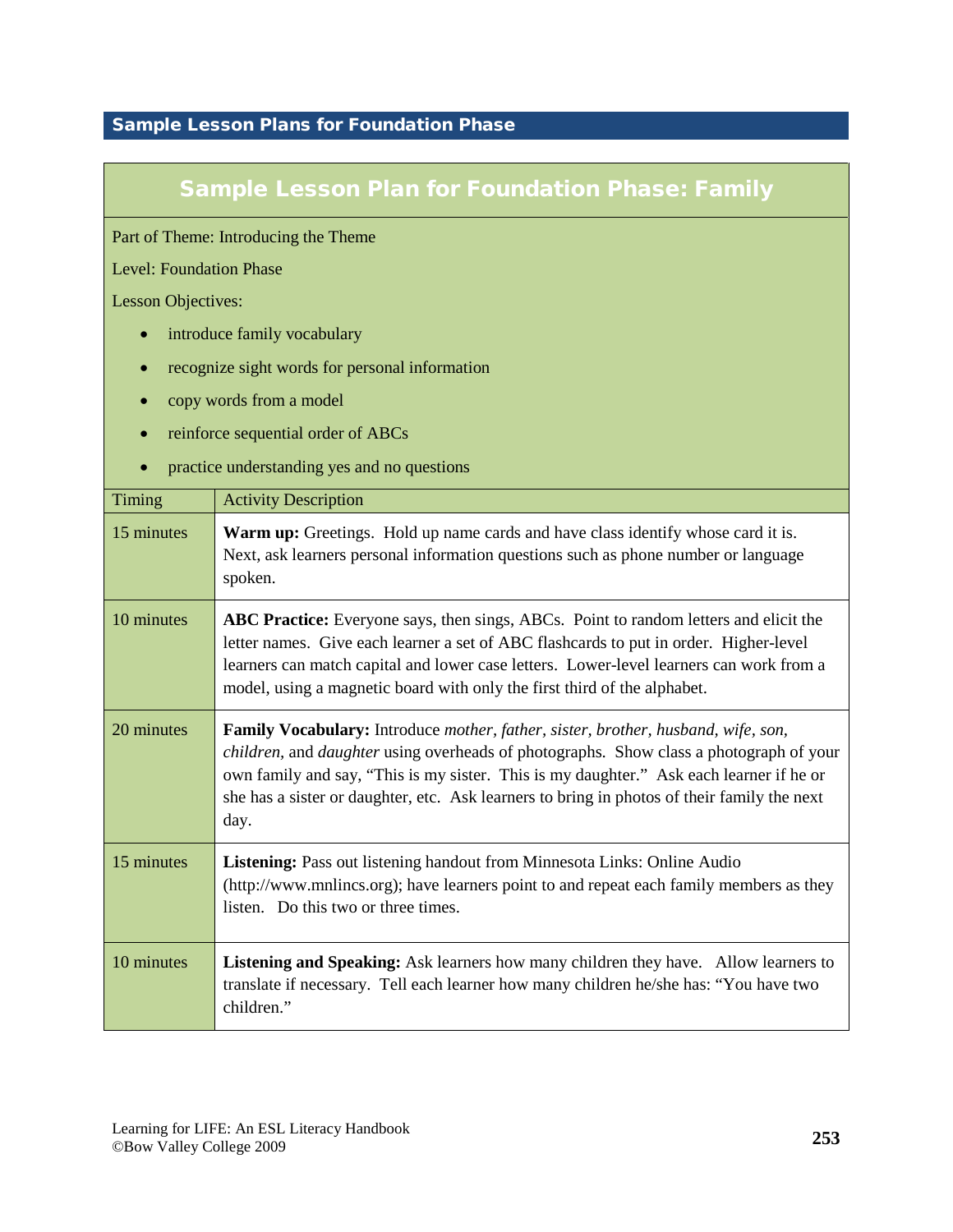| 5 minutes  | <b>Listening Exercise:</b> Everyone stands up and instructor calls out, "Sit down if you have<br>_ children." Do two or three times. On the final round, add some other familiar<br>questions such as "Sit down if you are married" or "Sit down if you are from Pakistan."                                                                                                                                                                                                                                                       |
|------------|-----------------------------------------------------------------------------------------------------------------------------------------------------------------------------------------------------------------------------------------------------------------------------------------------------------------------------------------------------------------------------------------------------------------------------------------------------------------------------------------------------------------------------------|
| 15 minutes | <b>Personal Information:</b> Pass out flashcards with <i>name</i> , <i>address</i> , etc. Have learners<br>"read" the cards several times. Place cards on whiteboard in same order as on an<br>instructor-made form and have learners read them again. Ask learners their name,<br>address, etc. and act as scribe. Hand out instructor-made forms and read together again.<br>Each learner fills in form using a model. Lower-level learners use an envelope of cut-<br>outs of their personal information and match it to form. |
| 10 minutes | <b>Yes/No Game:</b> Hand a yes and a no flashcard to each learner. Explain which is which.<br>Ask questions and learners hold up right answer. Examples: Do you live in Calgary? Do<br>you speak Dinka? Do you like school? Do you have six children?                                                                                                                                                                                                                                                                             |
| 15 minutes | <b>Bingo:</b> In pairs or individually, play ABC bingo.                                                                                                                                                                                                                                                                                                                                                                                                                                                                           |
| 5 minutes  | <b>Wrap Up:</b> Learners line up at the door. Ask each learner how many children he or she<br>has. They answer with a show of fingers. If wrong, they go to the back of the line and<br>try again.                                                                                                                                                                                                                                                                                                                                |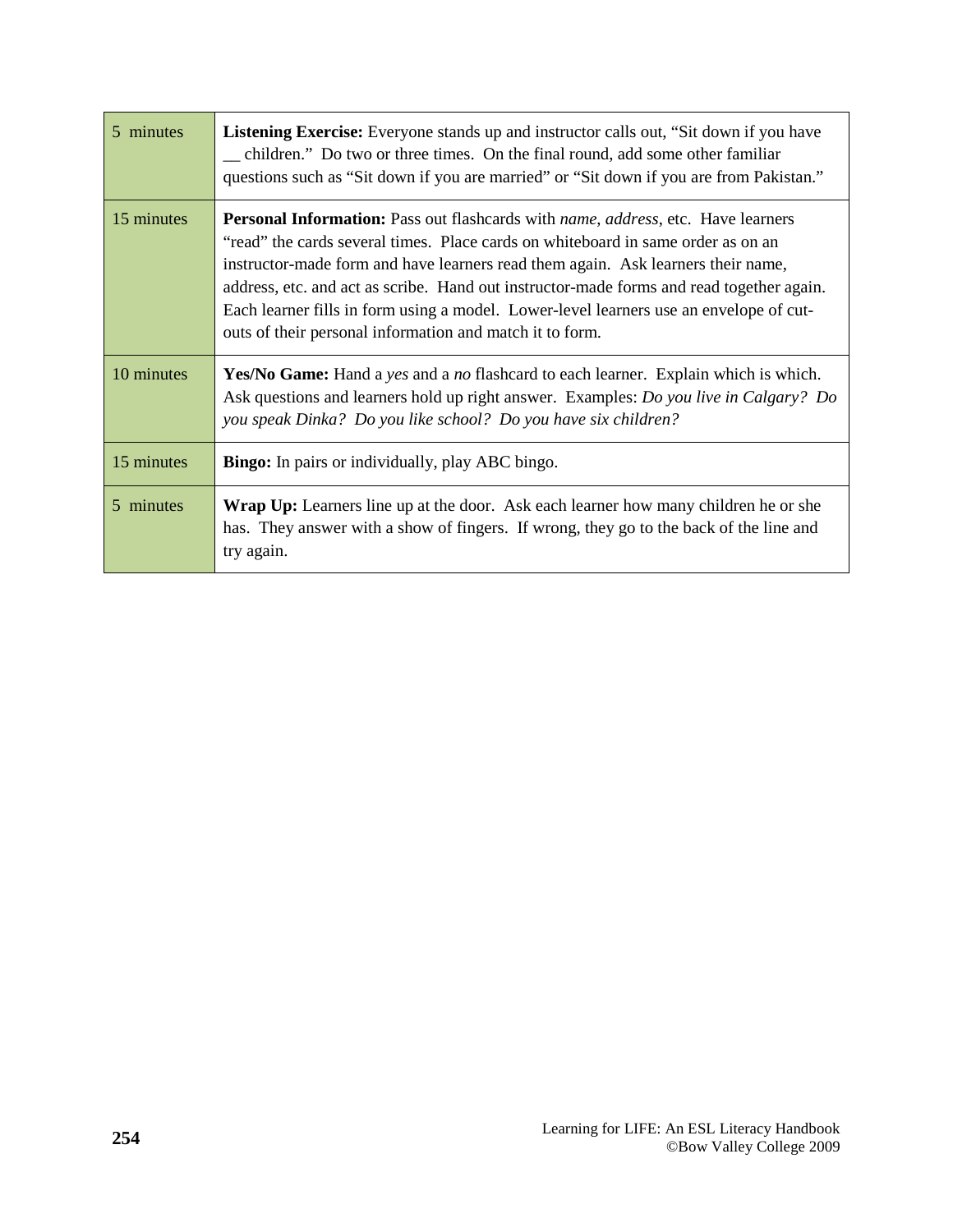#### Sample Lesson Plan for Foundation Phase: Food

Part of Theme: Developing the Theme

Level: Foundation Phase

Lesson Objectives:

- review food vocabulary
- recognize sight words for personal information
- copy words from a model
- reinforce sequential order of ABCs
- practice understanding yes and no questions

| Timing     | <b>Activity Description</b>                                                                                                                                                                                                                                                                                                                                                                                                                                                                                                         |
|------------|-------------------------------------------------------------------------------------------------------------------------------------------------------------------------------------------------------------------------------------------------------------------------------------------------------------------------------------------------------------------------------------------------------------------------------------------------------------------------------------------------------------------------------------|
| 15 minutes | <b>Warm Up:</b> Greetings. Hold up name cards and have class identify whose card it is. Next,<br>ask learners personal information questions such as spelling of their last name or address.<br>For higher oral learners, ask harder questions about their birth date or the spelling of<br>Calgary.                                                                                                                                                                                                                                |
| 5 minutes  | Listening Exercise: Everyone stands up and instructor calls out, "Sit down if" questions.<br>Do two or three times.                                                                                                                                                                                                                                                                                                                                                                                                                 |
| 20 minutes | <b>Personal Information:</b> Pass out flashcards with <i>name</i> , <i>address</i> , etc. Have learners "read"<br>the cards several times. Place cards on whiteboard in same order as on an instructor-made<br>form and have learners read again. Ask learners their name, address, etc. and act as scribe.<br>Hand out instructor-made forms and read together again. Each learner fills in the form<br>using a model. Lower-level learners use an envelope of cut-outs of their personal<br>information and match it to the form. |
| 15 minutes | Food Vocabulary: Using realia (pieces of fruit, bag of rice, cans of food, etc.), elicit food<br>vocabulary from learners. Ask each learner to name one food they ate yesterday. In pairs,<br>use picture dictionary to name food items.                                                                                                                                                                                                                                                                                            |
| 15 minutes | <b>Clapping Game:</b> Stand in a circle. Everyone claps three times. One person names a food<br>item. Everyone claps again, and the next person names a food item. Continue until each<br>learner has had two chances to say a food word or until food vocabulary is exhausted.                                                                                                                                                                                                                                                     |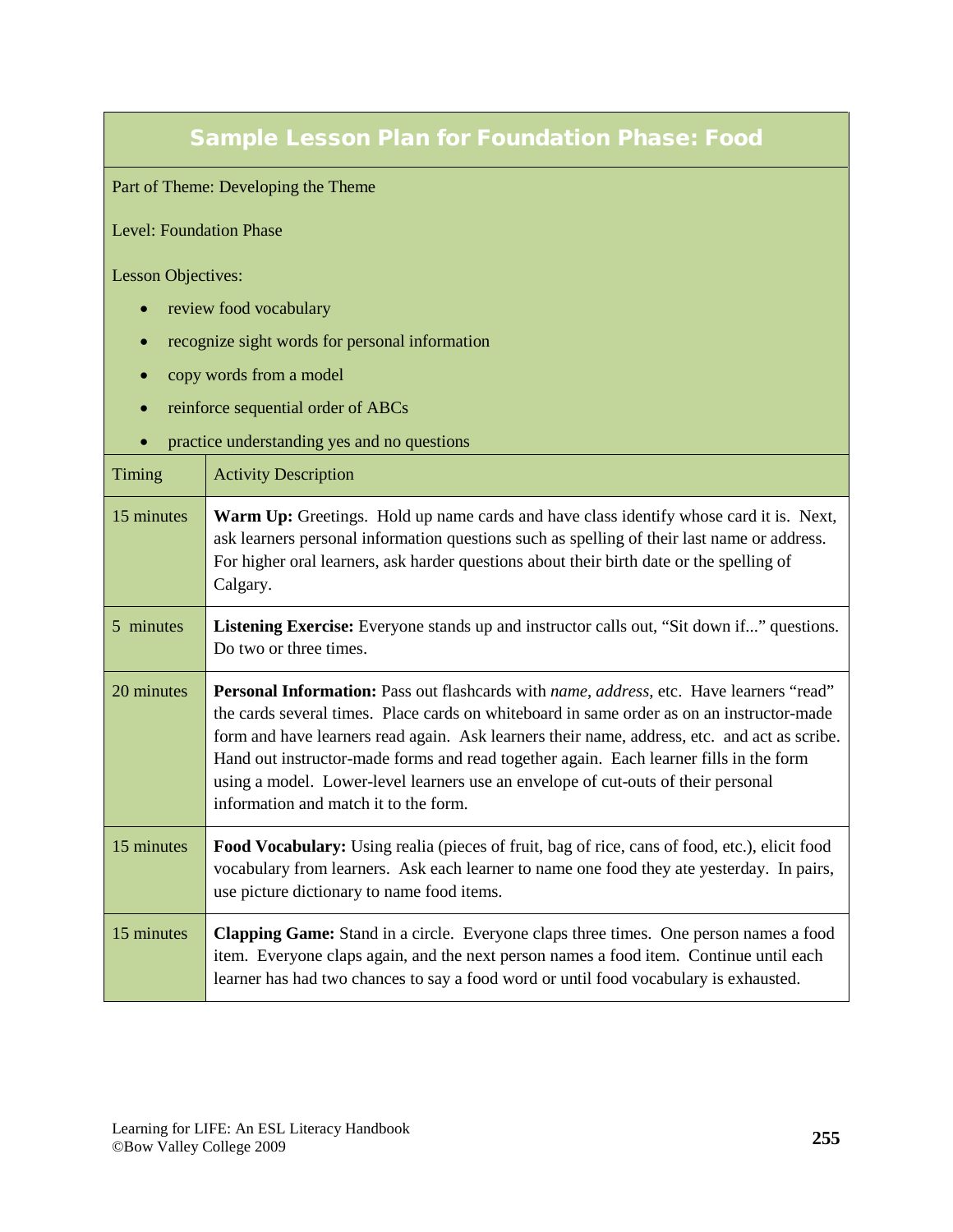| 15 minutes | <b>Copying:</b> On an overhead, go over a worksheet of food vocabulary (sheet has clip art food<br>with a word below and space to copy). Go over it two or three times, first getting learners<br>to say the name of the food and then asking higher learners, "How do you spell _____."<br>Hand out sheets for learners to copy. Sheet can be modified for lower learners. Have each<br>learner read the sheet to instructor when done. |
|------------|------------------------------------------------------------------------------------------------------------------------------------------------------------------------------------------------------------------------------------------------------------------------------------------------------------------------------------------------------------------------------------------------------------------------------------------|
| 15 minutes | <b>Reinforce Vocabulary:</b> Ask learners yes/no questions about food they like. "Do you like<br>pizza?" Learners hold up yes or no flashcard. After playing, practice saying, "Do you like<br>2" Play "hot seat" where a learner sits at the front of the room and other learners each<br>ask the one at the front, "Do you like__?"                                                                                                    |
| 15 minutes | <b>Bingo:</b> In pairs or individually, play food (picture) bingo.                                                                                                                                                                                                                                                                                                                                                                       |
| 5 minutes  | <b>Wrap Up:</b> Learners line up at the door. The instructor asks each one a food question<br>which he or she must answer correctly before going home. If wrong, he or she goes to the<br>back of the line and tries again.                                                                                                                                                                                                              |